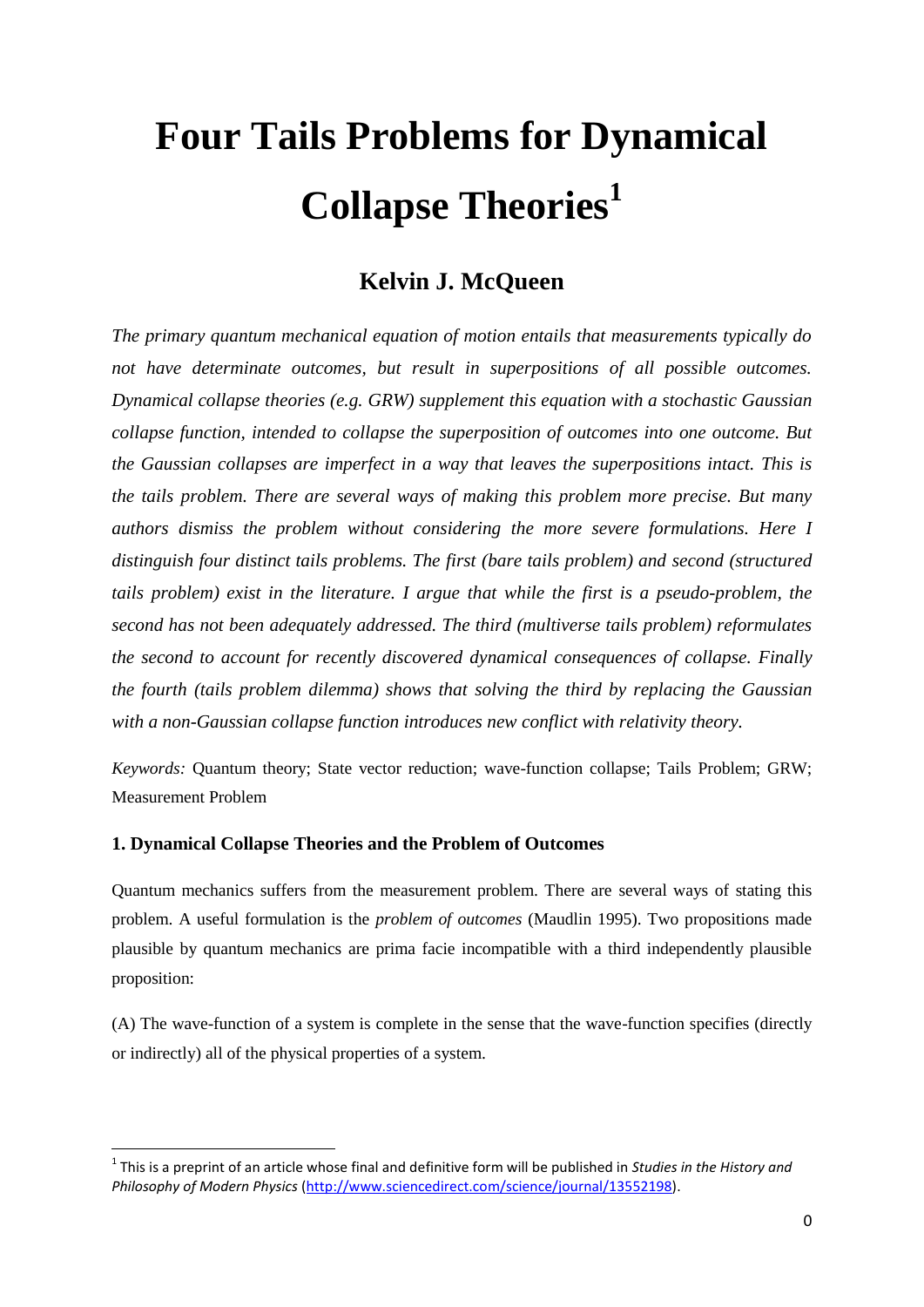(B) The wave-function always evolves in accord with a linear dynamical equation (e.g. the Schrödinger equation).

(C) Measurements always (or at least usually) have single determinate outcomes i.e. at the end of the measurement the measuring device indicates a definite physical state.

Propositions (A)-(C) cannot all be true at once. To illustrate: let the wave-function of a (macroscopic) measuring device *d* be described by  $|{\text{ready}}_d \rangle$  meaning that *d* is ready to measure the physical state of some particle. Let |0> and |1> describe the distinct values of some two-valued property (e.g. spin); *d* is designed to detect which of these two states a particle is in. If the wave-function for *d* and particle *p* is initially  $|{\text{ready>}}_d|0\rangle_p$  then switching *d* on (i.e. performing the measurement) gives  $|0\rangle_d|0\rangle_p$  where  $|0\rangle$ <sup> $d$ </sup> means that *d* has detected that *p* is in state  $|0\rangle$  (and displays this e.g. using a pointer). Similarly, if the initial wave-function is instead  $|{\text{ready}}_d|1\rangle_p$  then turning the device on gives  $|1\rangle_d|1\rangle_p$ . Now let the initial wave-function of *p* be the linear superposition  $a|0\rangle_p + b|1\rangle_p$  such that *a* and *b* are nonzero and  $|a|^2 + |b|^2 = 1$ . Then the complete initial wave-function is:

$$
|ready\rangle_d (a|0\rangle_p + b|1\rangle_p) \tag{1}
$$

The linearity of the dynamics (B) guarantees that if *d* is switched on then the microscopic superposition will be magnified up into the macroscopic object yielding an entangled superposition:

$$
a|'0' >_d |0 >_p + b'|1' >_d |1 >_p
$$
 (2)

Since *d* only displays three possible states (ready, '0' and '1'), (2) does not represent a single definite measurement outcome. Thus, if propositions (A) and (B) are true then (given the kinds of physical states that actually obtain) proposition (C) cannot be true. But (C) is extremely plausible: it is apparently confirmed by observations of the post-measurement states of measuring devices. This is the problem of outcomes.

Solutions can be categorised in terms of which proposition they reject. Additional variables theories (e.g. Bohm (1952)) reject (A): the wave-function is incomplete and definite measurement outcomes are determined by additional variables. Orthodox textbook quantum mechanics denies (B): when measurement occurs the linear dynamics abruptly stops governing the measured system and the system's wave-function collapses into a definite (non-superposition) state. The probability that the wave-function collapses into one of its component states is given by the absolute value squared (*modsquare*) of that component's coefficient. The inadequacy of appealing to the vague notion of measurement is the traditional formulation of the measurement problem (Albert 1992: chapter 4).

The theories at issue - dynamical collapse theories - deny (B). Moreover, they solve the measurement problem by formulating the collapse process precisely, without reference to 'measurement' or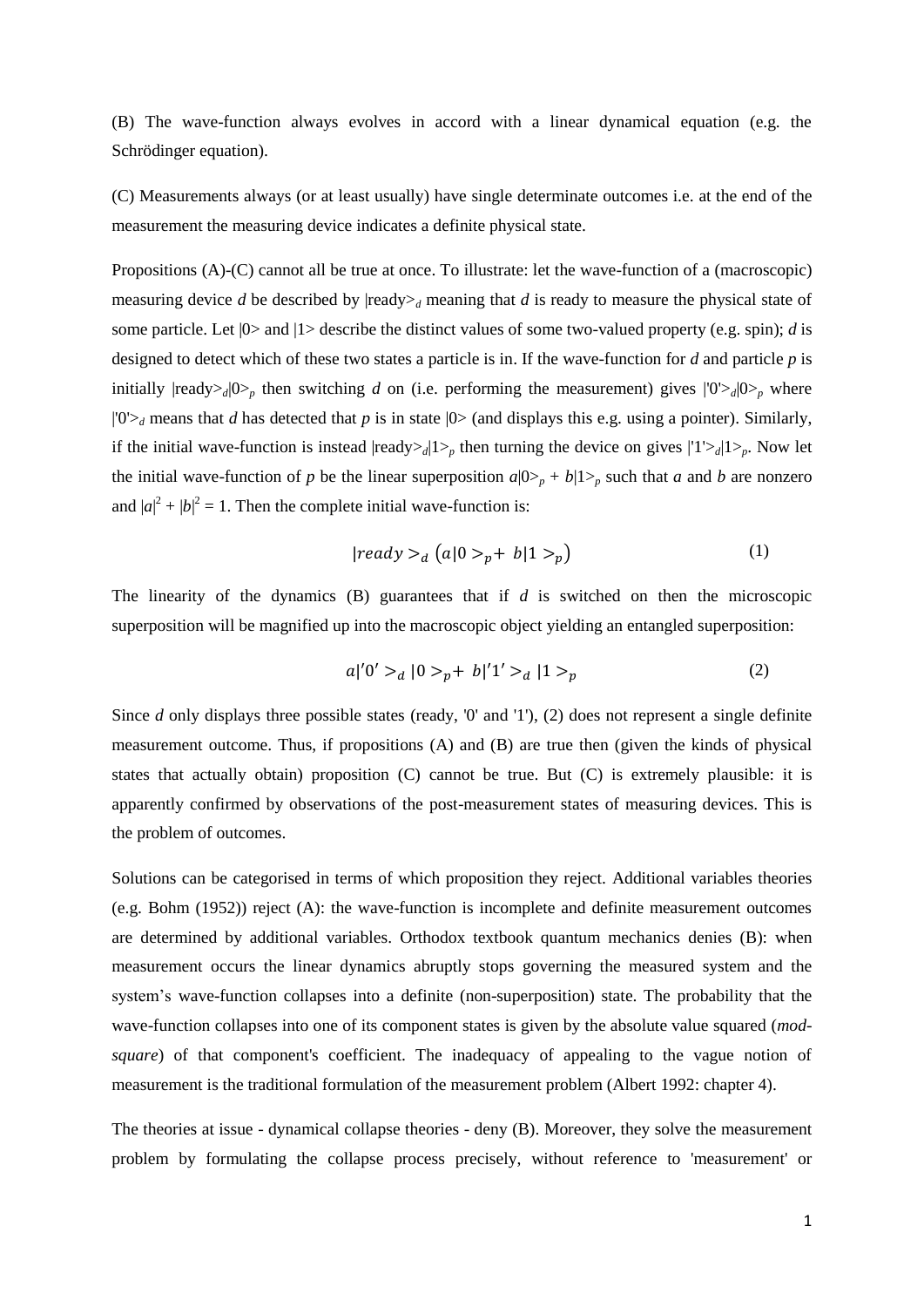cognates. I will illustrate dynamical collapse theories using the original GRW spontaneous collapse theory (Ghirardi et. al. 1986) and the modern matter-density theory (Ghirardi et. al. 1995). The latter denies (A) as well as (B), supplementing the wave-function with a matter-density distribution.<sup>2</sup>

But first it will be worth considering the Everett (or "many-worlds") interpretation, $3$  which denies (C): the wave-function is complete and evolves only in accord with the linear equation. (1) and (2) are interpreted as a microscopic superposition causing a macroscopic system (*d*) to bifurcate into two distinct devices that report the two possible measurement outcomes. This does not contradict our experience because human observer *h* who is initially ready to observe *d*'s result ( $|{\rm ready>}_h\rangle$ ) will in accord with the linear dynamics branch too:

$$
a|'0' >_h |'0' >_d |0 >_p + b'|1' >_h |'1' >_d |1 >_p
$$
 (3)

The two separate terms in this superposition will (in realistic scenarios) undergo decoherence thereby evolving independently and will thus represent distinct macroscopic worlds within a single quantum mechanical multiverse.

Many-worlds theory is worth mentioning here because, as we shall see, the tails problem (when properly formulated) implies that the formalism of dynamical collapse theories describes a multiverse of some sort. This undermines collapse theories since their goal is to retain and explain (C) but (C) is inconsistent with many-worlds theory.

### **2. The GRW Theory**

**.** 

The idea behind the original GRW theory is simple: elementary particles have a tiny probability per unit time for spontaneously collapsing into a definite position. Measuring devices are composed of many entangled particles and so have an extremely high probability per unit time for collapsing into a definite position. In other words, although one isolated particle rarely spontaneously collapses, one non-isolated particle will certainly collapse if a particle it is entangled with collapses. GRW postulate that particles have a  $10^{-16}$  probability per second for spontaneously collapsing.<sup>4</sup> Systems composed of  $10^{23}$  entangled particles will then collapse around  $10^{7}$  times per second. The probability that a given wave-function will collapse onto one of its components is given by the mod-square of that component's coefficient. This is how GRW recover the probabilistic predictions of textbook quantum

 $2$  Ghirardi et. al. (1995: sec. 3) motivate the matter-density addition as a solution to the tails problem (see sec. 5.1 below). Meanwhile Allori et al. (2008: sec. 4.3) motivate the addition as a solution to the problem of the high (3N) dimensionality of the wave-function. Whether the dimensionality problem undermines (A) is controversial (Albert (2013)).

 $3$  Everett (1957), Saunders et al. (2010), Wallace (2012).

<sup>&</sup>lt;sup>4</sup> In more sophisticated variants this holds for nucleons while electrons collapse more infrequently (Pearle and Squires: 1994).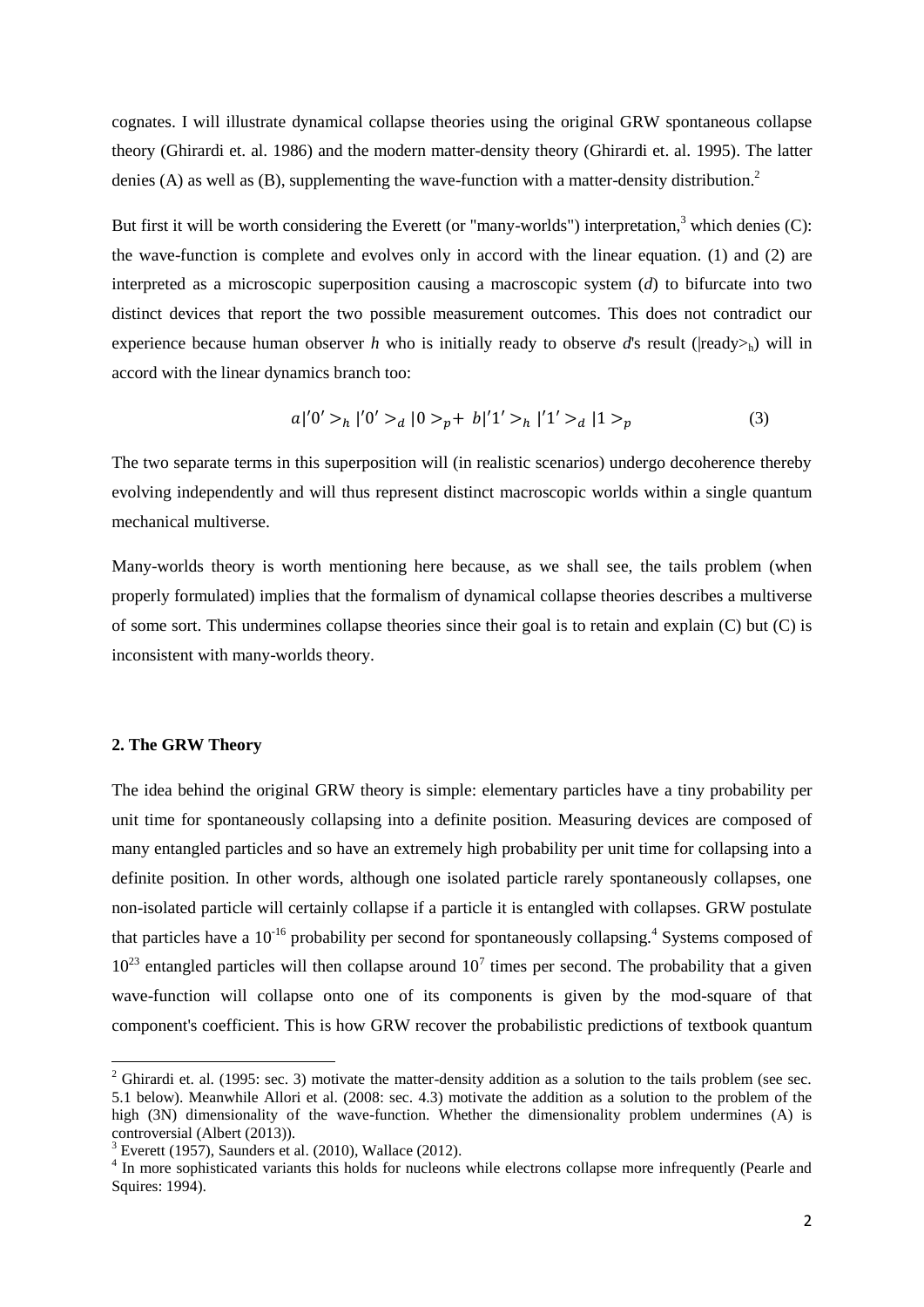mechanics. Note the two distinct roles played by probability: there is the probability per unit time for spontaneous collapse and there is the probability that the collapse will be centred on a given wavefunction component.

It will be useful to distinguish the idealised GRW theory from the realistic GRW theory. Consider the following wave-function of a particle confined to the x-axis:

$$
a_1|x_1\rangle + a_2|x_2\rangle + a_3|x_3\rangle + \dots + a_n|x_n\rangle \tag{4}
$$

In the idealised theory this particle has a  $10^{-16}$  probability per second for spontaneously collapsing into one of the components. The probability that the particle collapses to component  $|x_i\rangle$  is  $|a_i|^2$ . Now | consider the transition from (1) to (2). In the idealised theory (2) is unstable and will immediately collapse into  $|0\rangle_{d}|0\rangle_{p}$  with probability  $|a|^2$  or  $|1\rangle_{d}|1\rangle_{p}$  with probability  $|b|^2$ . This guarantees a definite measurement outcome.

Collapse in the idealised theory reduces all but one of the coefficients to zero, while the mod-square of the chosen coefficient goes to one. But this collapse function is unphysical.<sup>5</sup> This is due to position/momentum incompatibility. The more confined the position wave-function the more spread out the momentum wave-function. The more spread out the momentum wave-function the more equiprobable all possible states of momentum become. The relationship between energy and momentum then yields drastic post-collapse violations of energy conservation: ones that we know by experiment do not occur. So GRW formulated the collapse function as a Gaussian. The collapse then raises the mod-square of the chosen coefficient - the collapse centre - close to one while reducing the mod-square of all other coefficients close to zero but never actually to zero. GRW carefully chose the probability per unit time for spontaneous collapse and the width of the bell curve of the Gaussian  $(10^{-5}$ meters), so that the energy conservation violations are consistent with known experiments.<sup>6</sup>

But in formulating the collapse function consistently with experiments, GRW may have undermined the theory's ability to explain definite measurement outcomes. We must now redefine what is meant by collapse. Collapsing into a wave-function component now means something like "shifting *most* of the mod-square value to that component". Reconsidering the transition from  $(1)$  to  $(2)$ :  $(2)$  is unstable but there will be no transition to a state represented by one of the components as in the idealised theory. Rather, the post-collapse state is:

$$
c|'0' >_d |0 >_p + d'|1' >_d |1 >_p
$$
 (5)

 $<sup>5</sup>$  Even apart from the normalization problem for delta functions.</sup>

<sup>6</sup> For discussion see Feldman and Tumulka (2012).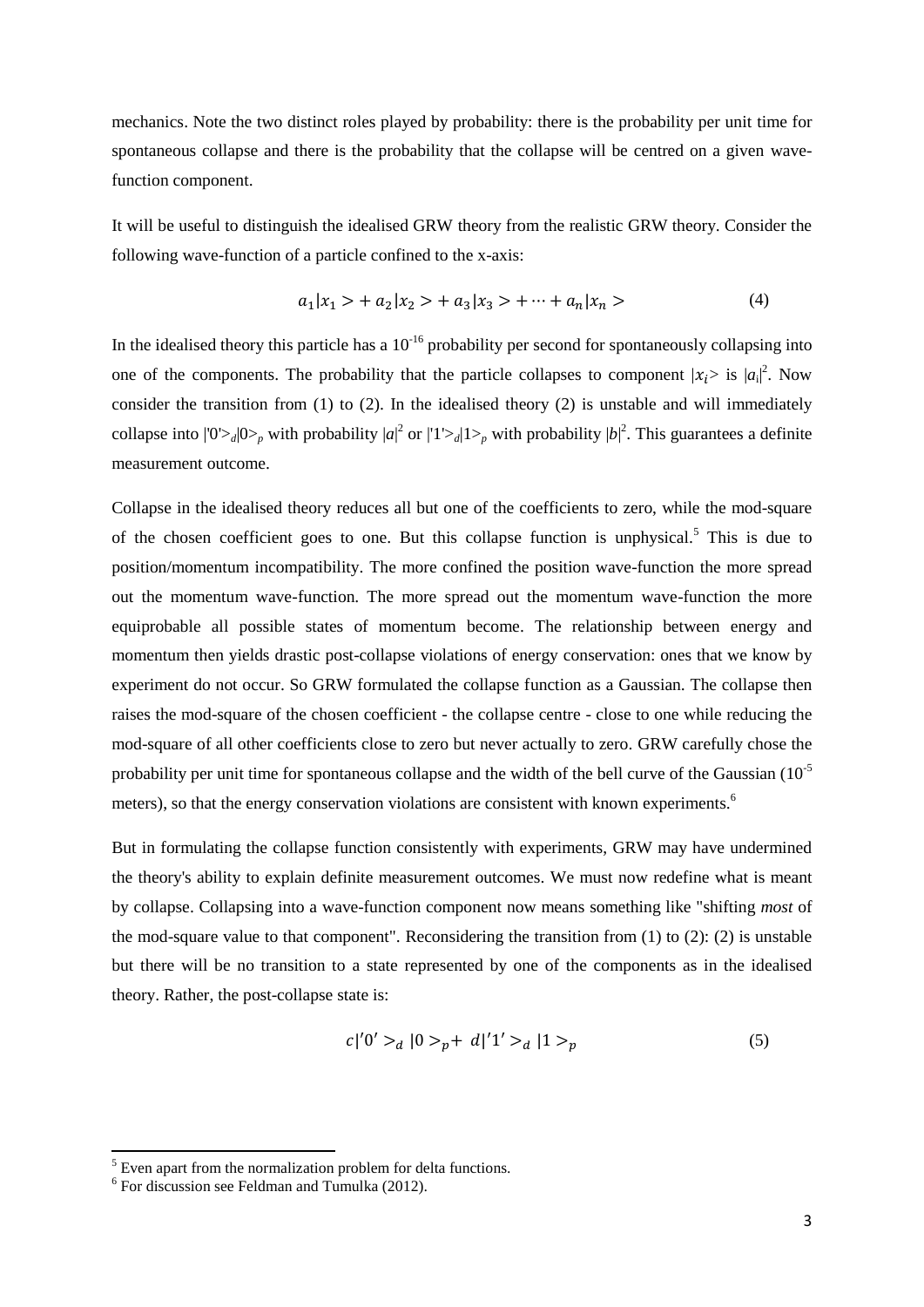Where *c* and *d* are nonzero,  $|c|^2 + |d|^2 = 1$ , and either  $|c|^2 \gg |d|^2$  or  $|d|^2 \gg |c|^2$ . The probability that  $|c|^2$  $\gg |d|^2$  is  $|a|^2$  while the probability that  $|d|^2 \gg |c|^2$  is  $|b|^2$ . To analyse the adequacy of this theory we must ask whether (5) ultimately makes sense as a description of a definite measurement outcome.

This theory is often denoted GRW<sub>0</sub> to distinguish it from GRW<sub>M</sub> (the matter-density formulation).<sup>7</sup>  $GRW<sub>M</sub>$  defines a three-dimensional matter-density distribution in terms of the wave-function using matter-density operators:

$$
m(\mathbf{r}) = \sum_{k} m_{k} N^{(k)}(\mathbf{r})
$$
\n(6)

 $N^{(k)}(r)$  is a particle number operator that gives the number of particles of type k that exist at position r, and  $m_k$  is the mass of a particle of type k. The matter-density function at r is then:

$$
M(r) = \langle \Psi | m(r) | \Psi \rangle \tag{7}
$$

Here  $|\Psi\rangle$  is the quantum state vector of the universe. As Wallace (2008: 60) puts it, "the [matter] density is the sum of the mass-weighted 'probability' densities for finding each particle at r; for a oneparticle wavefunction  $\Psi(r)$ ,  $M(r)$  is just *m* times  $|\Psi(r)|^{2}$ . The wave-function  $\Psi$  therefore determines the matter distribution  $M(r)$ . Originally the *matter*-density function was called the *mass*-density function. But as Allori et. al. (2014: 331-2) state: "the matter that we postulate in  $GRW<sub>M</sub>$  and whose density is given by the *m* function does not ipso facto have any such properties as mass or charge; it can only assume various levels of density".

I discuss the tails problems in the context of both  $GRW_0$  and  $GRW_M$  because these have become the most widely discussed collapse theories.<sup>8</sup> When I refer to GRW (without subscript) I am referring to  $GRW<sub>0</sub>$  and  $GRW<sub>M</sub>$ . Furthermore, the meaning of "collapse centre" will depend on which GRW theory is under discussion. In  $GRW<sub>0</sub>$  "collapse centre" refers to the wave-function component that receives the amplitude increase, in  $GRW<sub>M</sub>$  "collapse centre" refers to the associated matter-density. We now turn to the tails problems.

 $\overline{a}$ 

<sup>&</sup>lt;sup>7</sup> There is also GRW<sub>F</sub> (the flash ontology) on which matter is composed of discrete space-time points called "flashes". There is one flash for each collapse. The position of the flash is the position of the collapse centre and the time of the flash is the time of the collapse. See Bell (1987: chapter 22) and Allori et. al. (2008: sec. 3.2). I do not discuss  $GRW<sub>F</sub>$  since arguably, the collapse centre flashes are insufficient for the composition of macroscopic objects: Maudlin (2011: 257-8); Esfeld (forthcoming, sec. 3).

<sup>&</sup>lt;sup>8</sup> Pearle's (1989) continuous spontaneous localisation (CSL) theory is superior to GRW because CSL respects the symmetry properties of the wave-function for identical constituents (Ghirardi et. al. 1995: 8). But since it makes no difference to the tails problem it is standard to discuss the issue in the simpler GRW theory (see e.g. Egg & Esfield (forthcoming: sec. 3)).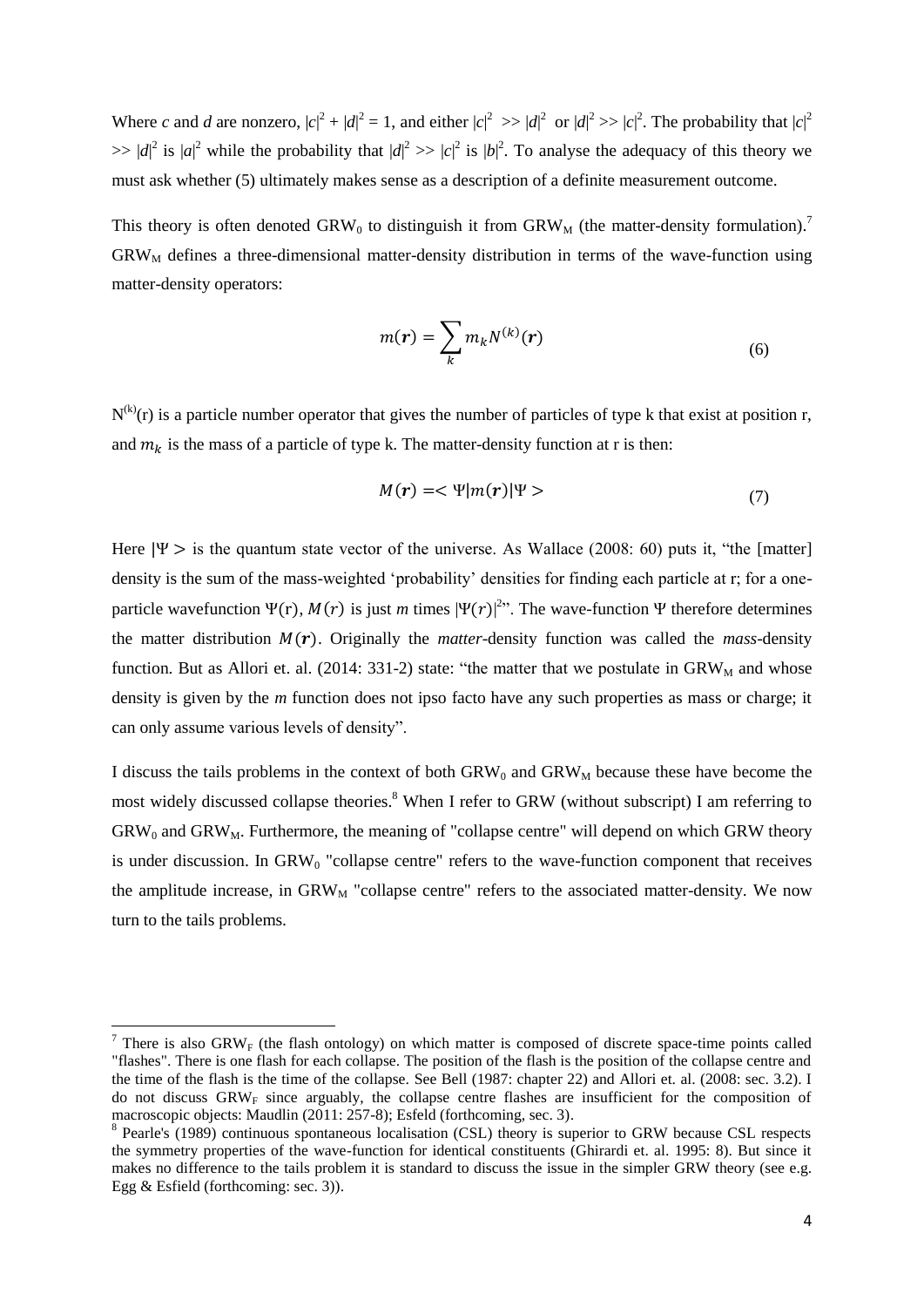# **4. Tails Problem I: The Bare Tails Problem**

The traditional formulation of the tails problem is an inconsistent triad:

- (i) The eigenstate-eigenvalue link (EEL)
- (ii) The wave-function evolves in accord with the GRW dynamics.
- (iii) Measurements have definite outcomes.<sup>9</sup>

EEL is the traditional interpretive principle of textbook quantum mechanics. It states that a system *S* has a measureable property *P* when and only when *S*'s quantum state is an eigenstate of *P*. In other words: *S* has some value of *P* if and only if *S* has some value of *P* with mod-square equal to one. But the GRW post-collapse state (5) is not an eigenstate of the property "displaying a single definite measurement outcome". That's because neither of the components have mod-square equal to one - one of the components is close to one while the other is close to zero. So we appear to have a problem.

GRW has three options:

Deny (i): retain the GRW Gaussian collapse function but revise EEL.

Deny (ii): retain EEL but revise the collapse function.

Deny (i)  $\&$  (ii): revise both EEL and the collapse function.

Denying (i) has been the primary focus of the tails problem literature up until now, and will be discussed in a moment. Denying (ii) has not been explored, partly because there is no reason for retaining EEL (e.g. neither Bohm nor Everett retains EEL). I will argue that the tails problem (properly formulated) forces collapse theorists to deny (i)  $\&$  (ii). Denying (iii) is not an option because explaining (iii) is the primary explanatory goal of collapse theories.

For simplicity let's focus on EEL applied to particle position: particle *p* is in region *R* if and only if the proportion of the total value of the mod-square associated with (points in) *R* is equal to one. How should we revise this principle? Since GRW post-collapse states come close to position eigenstates perhaps one only needs to relax EEL. This is the influential tactic of Albert and Loewer (1996) who postulate the so-called fuzzy-link:

**Fuzzy-link principle**: Particle *p* is in region *R* if and only if the proportion of the total mod-square value of *p*'s quantum state associated with points in *R* is greater than 1-*q*.

<sup>&</sup>lt;sup>9</sup> See Albert & Loewer (1996) and Lewis (1995) for similar formulations.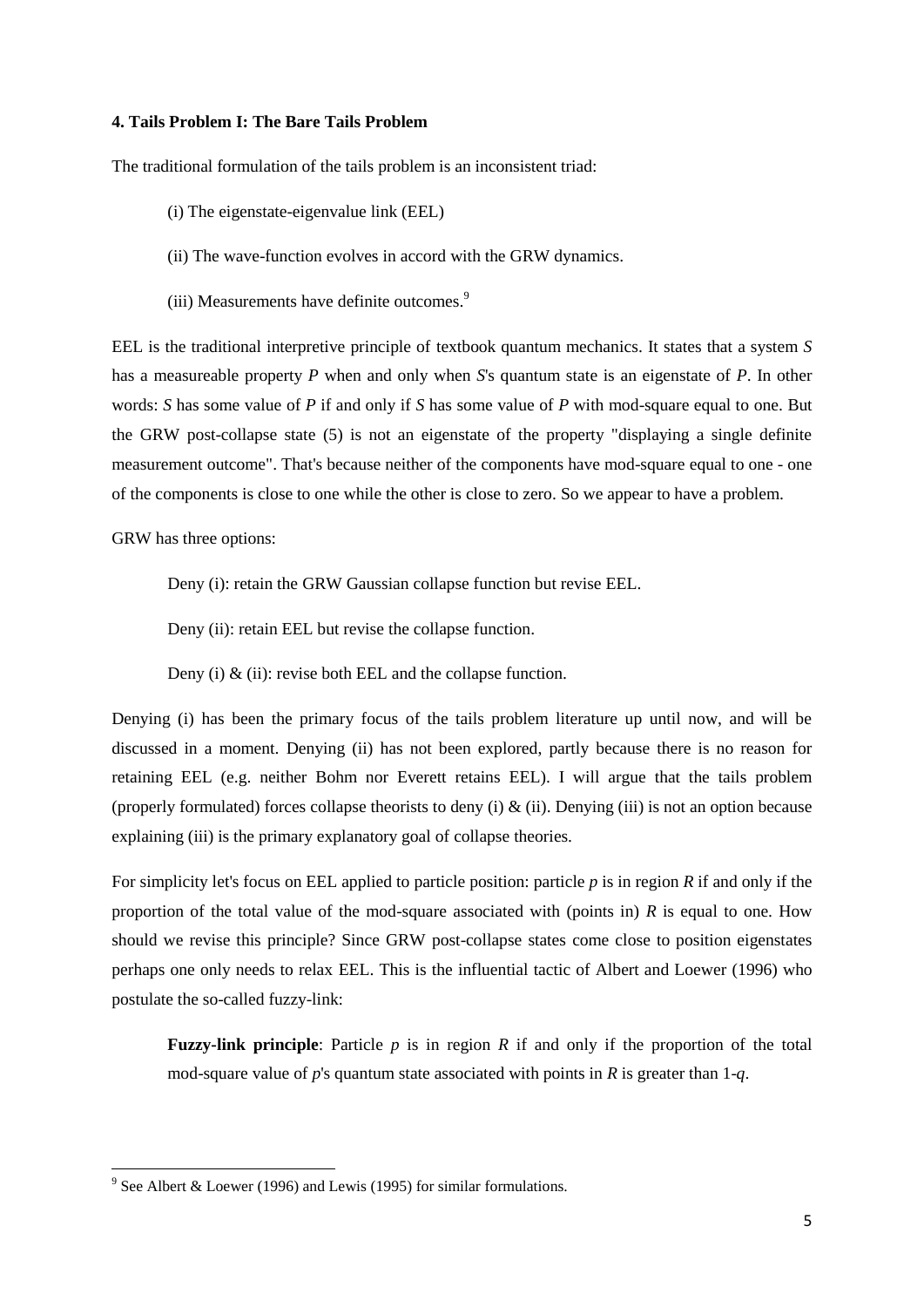Assuming this principle, it doesn't matter that (5) is not an eigenstate of the property "displaying a single definite measurement outcome". What matters is that there is some structure postulated by GRW, which is a suitable supervenience base for such a measurement outcome, and which is assigned mod-square value greater than 1-*q*. So problem solved: definite measurement outcomes are guaranteed by GRW's post-collapse states.

 $GRW<sub>M</sub>$  also appeals to the fuzzy-link. It just needs to be made clear that particle  $p$  does not supervene on any aspect of *p*'s wave-function, but on the matter-density associated with the component of the particle's wave-function whose mod-square value is greater than 1-*q*.

According to Albert and Loewer the value of *q* is defined to ensure that what we take to (not) be determinate is (not) determinate. However, a small continuum of *q*-values will yield this result equally well. The value of *q* cannot be narrowed down any further by experiment. After all, *q* is not a fundamental constant, so given an initial quantum state and the GRW dynamics, different hypotheses about the exact value of  $q$  will not lead to different future quantum states.<sup>10</sup> For Albert and Loewer this is unsurprising given the metaphysical status of the fuzzy-link. They say that it "is a new proposal, an alternative proposal, about the relation between position-talk and quantum-talk; a new proposed supervenience rule" (1996: p87). Others have described it as "a proposal for how to use language" (Lewis: 2006).

Exactly how localised a wave-function needs to be for it to determine a localised particle is not welldefined due to *q* being indeterminate. But for Albert and Loewer this kind of "vague supervenience" is nothing new: macroscopic objects vaguely supervene on microphysical particles (just as they always have) while microphysical particles (now) vaguely supervene on wave-functions (in  $GRW<sub>0</sub>$ ) and on matter-density distributions (in  $GRW_M$ ). The problem looks solved. But there are more severe formulations the tails problem.

# **5. Tails Problem II: The Structured Tails Problem**

An alternative statement of the tails problem was first formulated by Cordero (1999):

"In my view, it cannot be a disturbing aspect of the GRW theory […] that it fails to preserve a (really mythical) value-eigenvalue link of standard quantum theory [...] There seem to be some relevant objections to the approach, however [...] the GRW approach *smuggles into the theory too many of the conceptual peculiarities of the "many decohering worlds" approach*." (1999: 65)

 $10$  See Lewis (2003) for discussion.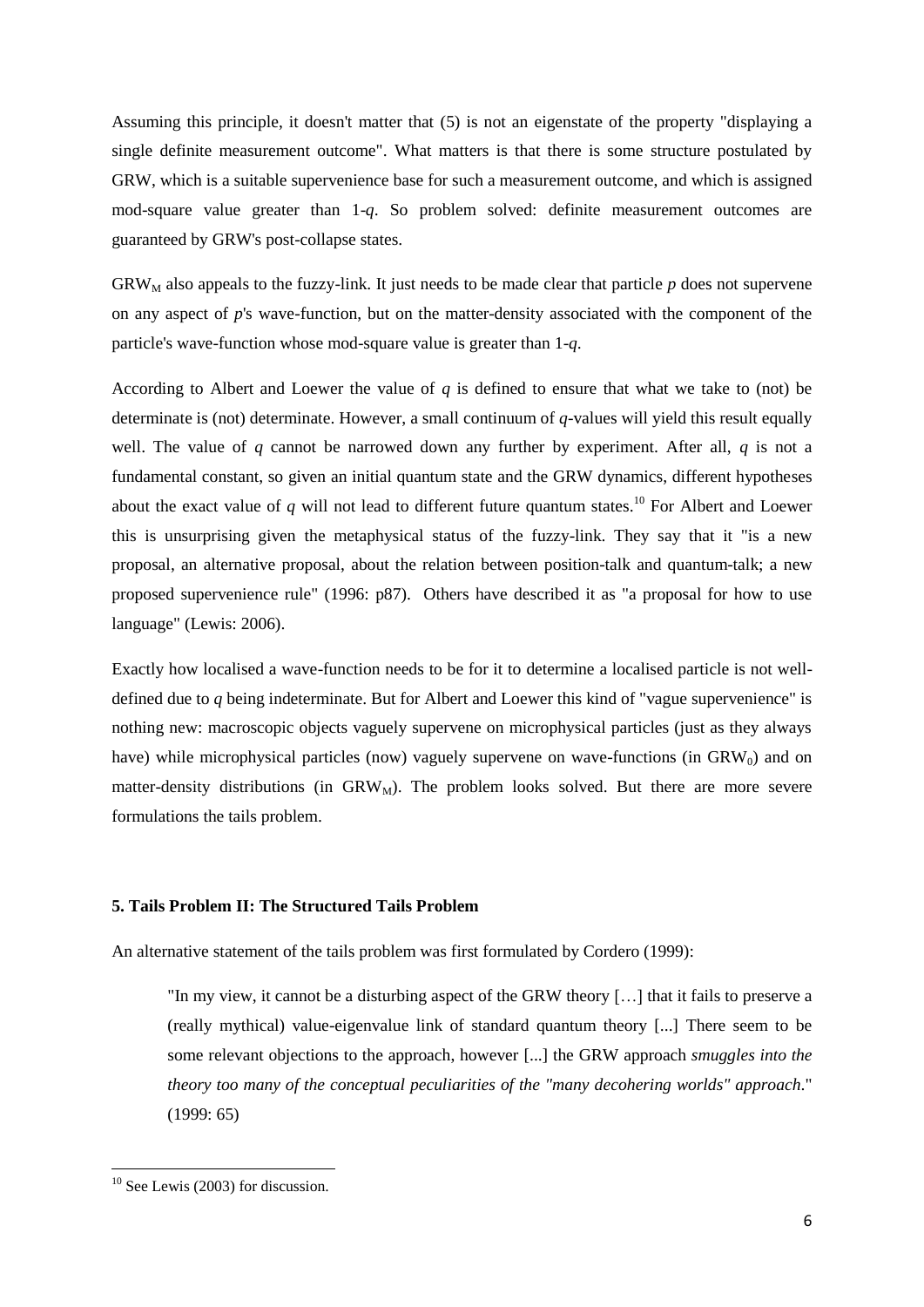This has been developed by Wallace (2008) who distinguishes the *bare* tails problem from what he calls the *structured* tails problem. Wallace formulates the latter as follows:

"If the [fuzzy-link is] just a matter of descriptive convenience then what prevents us regarding observers as being just as present in the dead-cat term as in the live-cat term? After all [...] the dead-cat term is as rich in complex structure as the live-cat term [...] taken to its logical conclusion, this seems to suggest that the GRW theory [...] is just as much a 'many-worlds' theory as the Everett interpretation." (2008: 63)

Cordero (1999: 67) emphasises that  $GRW_M$  does not escape this objection. Recall equations (6) and (7); the matter-density function effectively *defines* the tails *into* the ontology with the important caveat that low mod-square densities are *less dense*. The GRW<sub>M</sub> fuzzy-link states that a particle exists at a region if there is *enough* matter at that region. But whatever the non-zero density of the tails, they are still *structurally isomorphic* to the collapse centre.

I formulate the structured tails problem in terms of a conditional whose antecedent GRW must accept, *before* drawing the "Everett-in-disguise" moral from the consequent. This ensures that the formulation does not presuppose the Everett interpretation (or any of its interpretive principles). Recall that "collapse centre" refers to the randomly chosen wave-function component (in  $GRW<sub>0</sub>$ ) or the associated matter-density (in  $GRW_M$ ). Similarly "tails" will refer to the tails of the wave-function (in  $GRW_0$ ) or to the tails of the associated matter-density distribution (in  $GRW_M$ ).

**The Structured Tails Problem**: If the collapse centre structure determines a particle configuration, then so do the structures in the tails. This is because the tails and the collapse centre are structurally isomorphic (or at least relevantly structurally similar). Nothing about low mod-square value can suppress this isomorphic structure. The consequence is an Everettian many-worlds ontology.

To illustrate consider (5). But note that the way we wrote (5) begs the question against GRW. In particular GRW should deny that the terms  $|1\rangle_d$  and  $|0\rangle_d$  are a legitimate way to summarise the postcollapse wave-function. Writing the wave-function down in neutral terms gives:

$$
c|[0 - state] >_d |0 >_p + d|[1 - state] >_d |1 >_p
$$
\n(8)

[0-state] is a complicated wave-function component structured so that *if* localised particles supervene on it (or its associated matter-density) then there are particles composing a measuring device displaying a 0-outcome.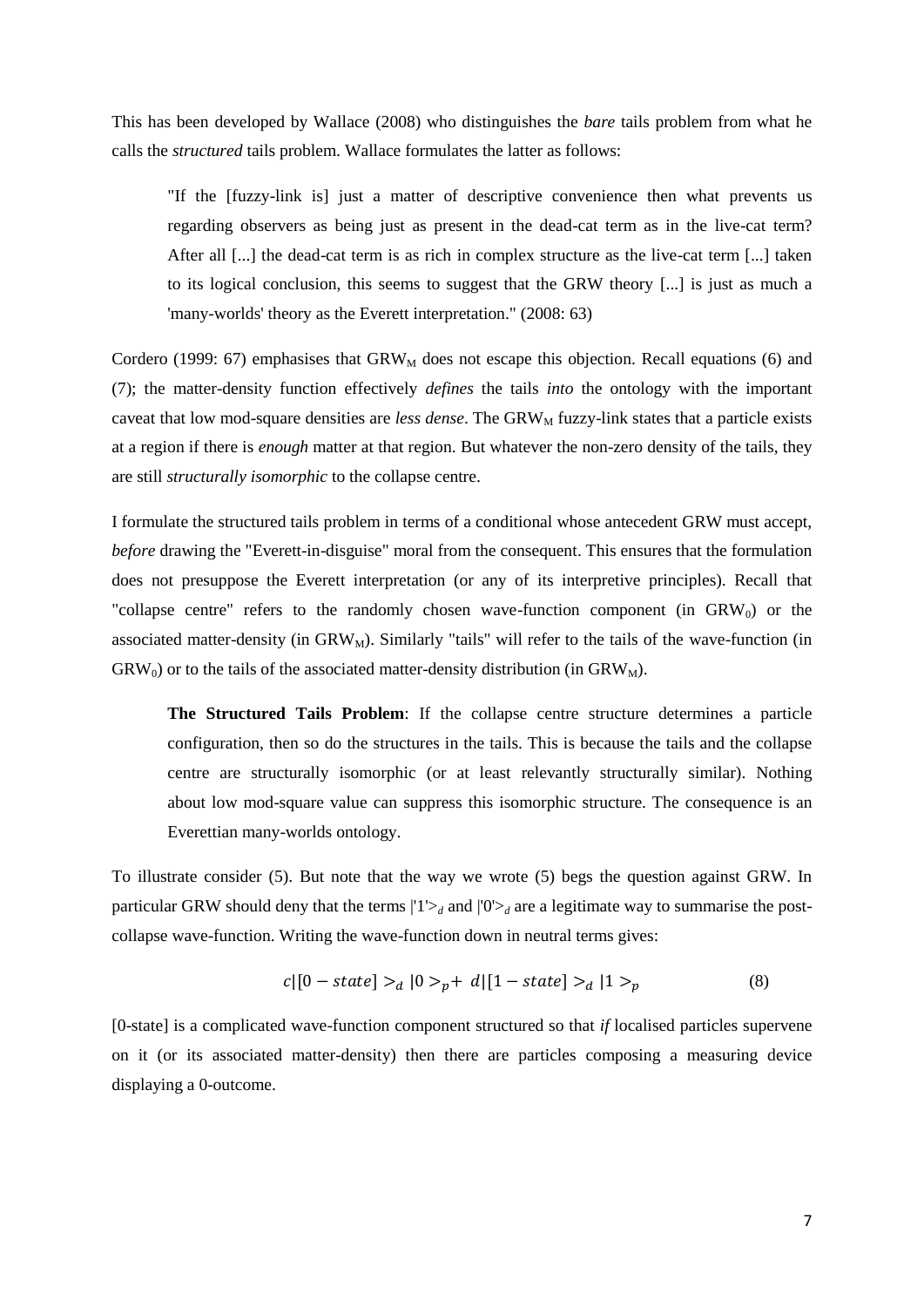[1-state] is an equally complicated wave-function component structured so that *if* localised particles supervene on it (or its associated matter-density) then there are particles composing a measuring device displaying a 1-outcome.

The central problem is that GRW tells us that *only* the collapse centre determines macroscopic objects without telling us *why*. It is not enough to say that high mod-square as opposed to low mod-square makes the difference. The theory must say why high mod-square values have this property. Otherwise there is a substantive explanatory hole in the theory reminiscent of the unexplained role of 'measurement' in textbook quantum mechanics. So given the structured tails problem it is unclear why GRW is an improvement on textbook quantum mechanics.

Albert and Loewer's idea of vague supervenience does not solve this problem. One cannot explain why our term "measuring device" picks out the high mod-square structure by asserting that "measuring device" is vague. The question is what our term "measuring device" *ought* to refer to given the fundamental description of reality given by GRW. And the argument here is that *if* the term refers to the high mod-square structure then it ought to refer to the low mod-square structure too for the sake of consistency: the two structures are isomorphic and nothing about mod-square value breaks the structural symmetry.

An analogy will help to press this point. The Everett interpretation suffers a similar explanatory problem: the problem of explaining why mod-square values are probabilities (Albert 2010). Thus, just as GRW has a problem explaining why high mod-square values are macro-existence determiners, Everettians have a problem explaining why high mod-square values are high probabilities. But there is a difference: Everettians admit this problem in the sense that they do not simply stipulate that high mod-square values are high probabilities as a matter of linguistic fiat. On the contrary, an enormous amount of work spanning decision theory and probability theory has gone into providing a solution (Saunders et. al. (2010), Wallace (2012)). The analogous problem in GRW is not typically addressed in this way as it is often said that the connection between high mod-square value and macro-existence can just be stipulated as a part of the GRW theory (e.g. via the fuzzy-link principle).

Not all GRW-advocates settle for the *ad hoc* stipulation. In fact there are a bewildering variety of responses without any apparent consensus on which is correct. Let us then consider some paradigmatic responses and consider whether they have responded specifically to the *structured* tails problem.

# **5.1 Clifton and Monton's response**

Since mod-square values are probabilities, perhaps the solution is to analyse the concept of existence in terms of probability. Such a view is suggested by Clifton and Monton: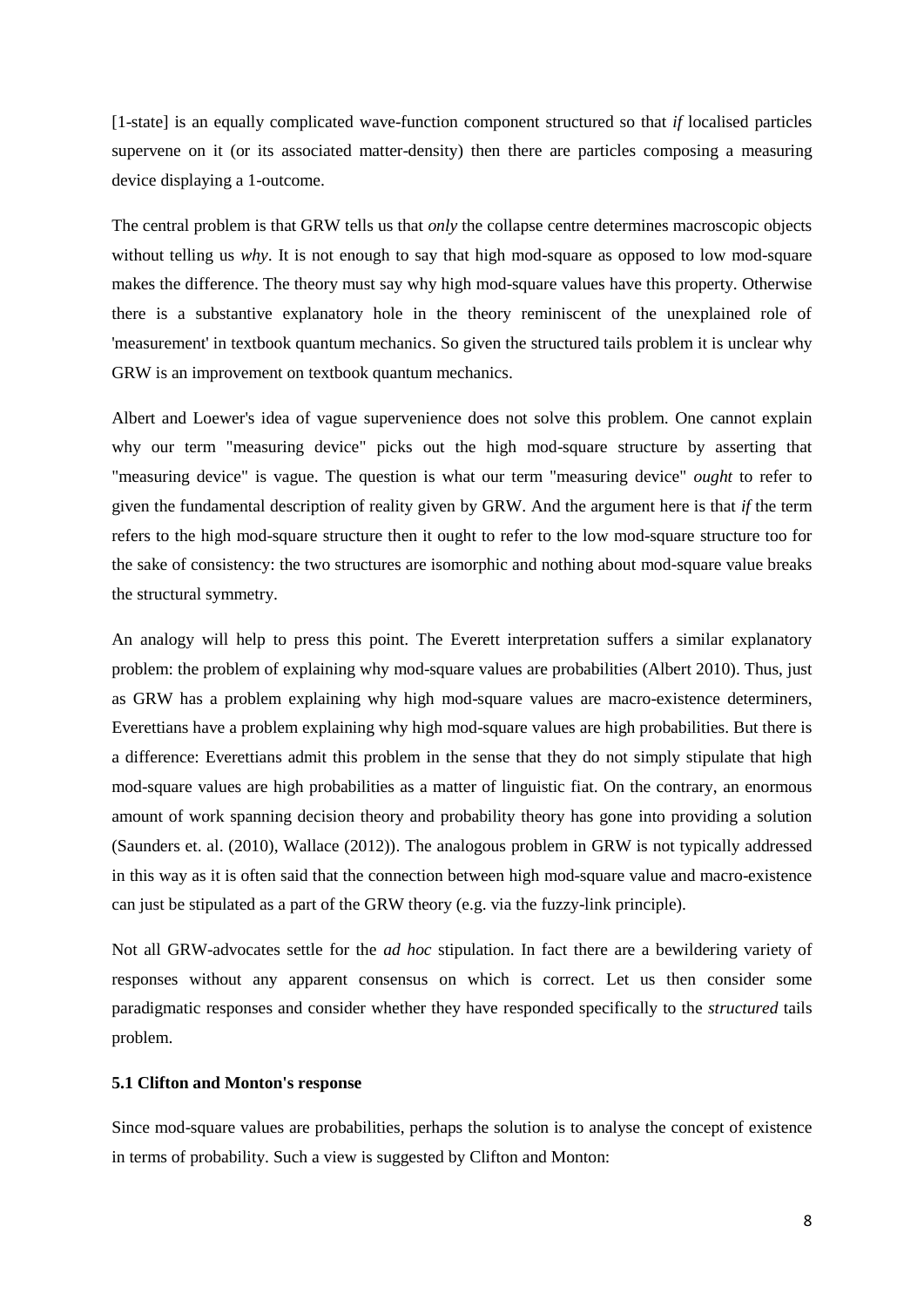"If one is willing to entertain the thought that events in a quantum world can happen without being mandated or made overwhelmingly likely by the wavefunction, then it is no longer clear why one should need to solve the measurement problem by collapsing wavefunctions! [...] ...one supposes there to be *a plausible intuitive connection between an event's having a high probability according to a theory, and the event actually occurring*".

(Clifton and Monton 1999: 708 [My Italics])

Clifton and Monton motivate this view with the assertion that the connection between high probability and existence is "plausible", "intuitive", and "natural", and with the assertion that without this connection, collapse theories fail (Clifton and Monton 2000: 155).

Wallace (2008: 59) argues that Clifton and Monton confuse the role of probability in collapse theories. The mod-square of a superposition component is the objective probability for that component *to become a collapse centre*. It is not the objective probability for that component to have 'actually occurring' status. On a realist view of  $GRW<sub>0</sub>$  the entire wave-function exists (simpliciter) and on a realist view of  $\text{GRW}_{\text{M}}$  the entire matter-density exists, including low-density tails.

Clifton and Monton could postulate that mod-square plays a *further* role beyond what GRW intended. This postulate would relate the existence of what composes macro-objects with mod-square values such that existence comes in degrees and there are borderline cases of whether or not something exists. In GRW<sub>M</sub> the mass-density would fade out of existence as its associated value drops below 1q. And as the associated value goes above 1-q a higher level of existence (as well as density) is exemplified. Such a theory might conceivably be true. But much more work is needed to make sense of the idea of indeterminate existence, and to develop the theory more generally.<sup>11</sup>

#### **5.2 Ghirardi, Grassi and Benatti's response**

1

After introducing  $GRW<sub>M</sub>$ , Ghirardi, Grassi and Benatti (1995) address the structured tails problem for  $GRW<sub>M</sub>$  with a further principle designed to define away the matter-density tails. They define the lowdensity matter in the tails as "inaccessible" (i.e. observers cannot directly measure it) and so "not objective". A problem with this response is described by Tumulka (2011: 6):

"[The tails problem] is whether GRW theories give rise to unambiguous facts about the aliveness of Schrödinger's cat or the location of the marble [...] Such a worry cannot be answered by describing what an observer can or cannot measure. Instead, I think, the answer can only lie in what the ontology is like, not in what observers see of it."

 $11$  In an attempt to solve the Everettian probability problem, Vaidman (1998: 256) introduces the concept of the measure of existence of a world as a basis for introducing (an illusion of) probability.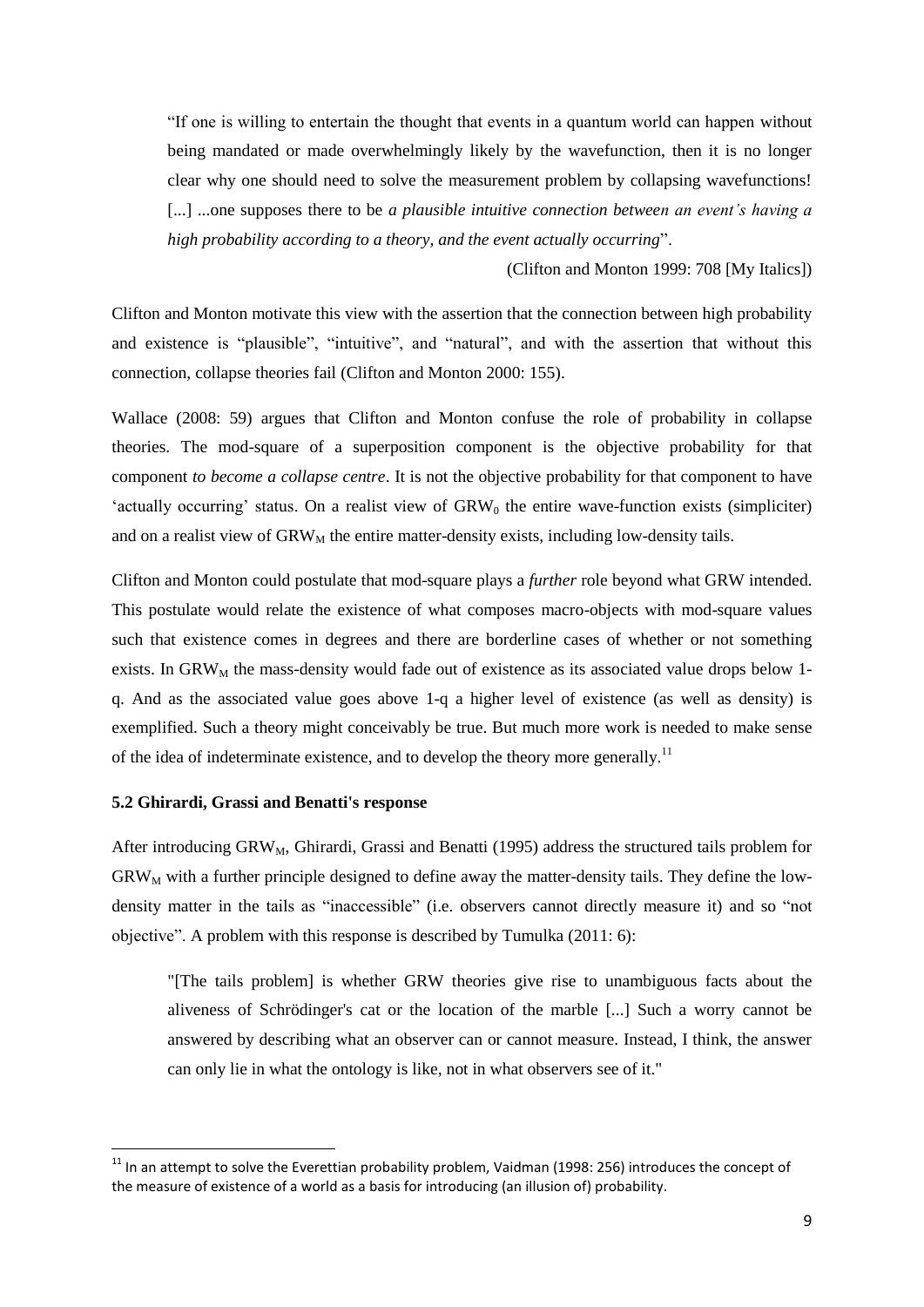Here is another problem: Ghirardi et al. cannot (without circularity) appeal to observers *until* they've solved the structured tails problem. After all, the observers in the tails can access the matter in the tails. So what's accessible to observers can only be defined by this theory after the structured tails problem has been solved. The fact that the observers in the collapse centre cannot access the matterdensity in the tails does not appear to speak to the real tails problem.<sup>12</sup>

# **5.3 Tumulka's and Albert's responses**

Tumulka (2011) defends  $GRW_M$  against several objections that he thinks applies to  $GRW_0$ . He identifies the tails problem with the bare tails problem (see his sec. 3) but nonetheless offers a response to the structured tails problem in his discussion of Ghirardi et. al.'s idea of accessibility (sec. 5). Tumulka offers an argument by analogy. The analogy involves a marble in a box. The marble is associated with a wave-function with high mod-square value inside the box and a small patch outside the box. The question is whether the marble is in the box. Here is the argument:

"[I]t is a fact for the matter-density ontology that the fraction  $|c_2|^2 \ll 1$  of the marble's matter lies outside the box - a fact that does not contradict the claim that the marble is inside the box, as can be illustrated by noting that anyway, for thermodynamics reasons, the marble creates a vapor out of some of its atoms (with low partial pressure), an effect typically outweighing  $|c_2|^2$ . The state of the primitive ontology in which the overwhelming majority of matter is inside the box justifies saying that the marble is inside the box. Thus, the primitive ontology does provide a picture of reality that conforms with our everyday intuition."

The problem with this argument is that it only asks us to consider our everyday intuition regarding an extremely simple system. This is misleading. Our formulation of the structured tails problem requires that we consult our intuitions regarding more complex environments. For example, let

$$
|ready >_d (a|in >_p + b|out >_p)
$$
\n<sup>(9)</sup>

be the expression for *d* being ready to measure whether *p* is inside or outside the box such that  $|a|^2$  >>  $|b|^2$ . According to the GRW dynamics the subsequent state is probably:

$$
a|'in' >_d |in >_p + b|'out' >_d |out >_p
$$
\n
$$
(10)
$$

We need (10) to bring out the concern about the low mod-square component. For  $GRW<sub>M</sub>$  the component  $\vert'out' \rangle_d$  means that there is a configuration of low-density matter that at least resembles a device indicating 'out' in its shape, dynamics, and function. Can we intuit this matter configuration as nothing more than small unimportant "bits" that are hanging off of the device that indicates 'in'? Imagine that the measuring device indicates an outcome using a pointer. How can the pointer pointing

<sup>&</sup>lt;sup>12</sup> For further criticism see Monton (2004).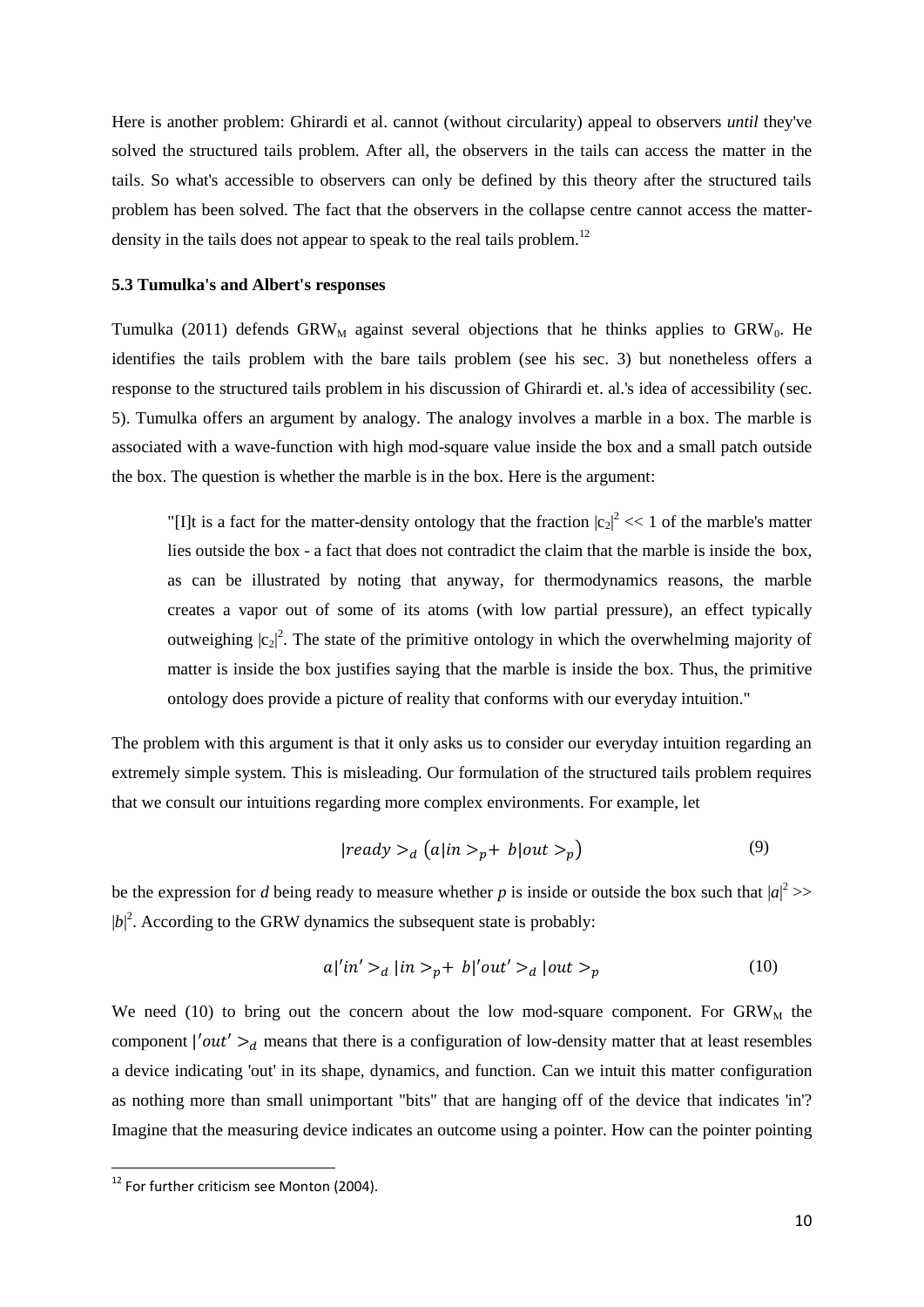to 'in', have an array of parts (analogous to the vapour) that form the shape of a pointer pointing to 'out'? This does not seem intelligible.

Maudlin (2010: 135-6) makes a similar point: "the low-density apparatus seems to have the same credentials to be a full-fledged macroscopic object as the high-density apparatus since the density per se does not affect the structural or functional properties of the object." Albert (2014: XX) has recently responded that this is "vividly and radically mistaken", that more careful analysis shows that lowdensity matter behaves quite differently, and that "once this is taken on board, there immediately ceases to be any such thing as a 'problem' about the tails".

Albert considers a billiard ball (ball 1) in a superposition of travelling to point P and travelling to point Q *from the left*, and another (ball 2) that is in a superposition of travelling to point P and travelling to point Q *from the right*. Prior to collision we have:

$$
(a \rvert \rightarrow P >_1 + b \rvert \rightarrow Q >_1) \times (a \rvert P \leftarrow >_2 + b \rvert Q \leftarrow >_2)
$$
 (11)

Where  $|a|^2$  >>  $|b|^2$ . After collision we have:

$$
a^{2} | \leftarrow P >_{1} | P \rightarrow P_{2} + b^{2} | \leftarrow Q >_{1} | Q \rightarrow P_{2} + ab | Q \rightarrow P_{1} | \leftarrow P >_{2} + ab | P \rightarrow P_{1} | \leftarrow Q >_{2}
$$
\n
$$
(12)
$$

Where  $a^2$   $\leftarrow$   $P >_1$   $\left| P \rightarrow >_2 \right|$  is the high density component in which two billiard balls, after a direction-of-motion reversing collision, are travelling away from P. Presumably *if* this component determines a post-collision state, then so does the  $b<sup>2</sup>$  component (while the remaining two determine situations in which collision was avoided). But Albert makes a distinction between the *high-density sector* and the *low-density sector*. In the high-density sector we have a familiar type of collision...

"But look at the low-density sector: what happens there is that two balls converge at Q and pass right through one another - and (in the meantime) two new balls appear, which then recede, in opposite directions, from P." (XX)

The implication is that high-density matter and only high-density matter has the structural and functional credentials to count as genuine macroscopic stuff.

The problem with this response is that the distinction between high and low density sectors is not finegrained enough. If there were no reason to distinguish between distinct low-density sectors then Albert's conclusion follows and the problem is solved. But consider how Albert characterises lowdensity objects: "What are they? Call them (I don't know) ghosts" (XX). Presumably "ghosts" is an apt description since *distinguishable objects* seem to be moving right through each other. Such objects are moving right through the high-density sector (and vice versa) too. Decoherence entails that in realistic circumstances there must be distinguishable sectors within the low-density sector, which are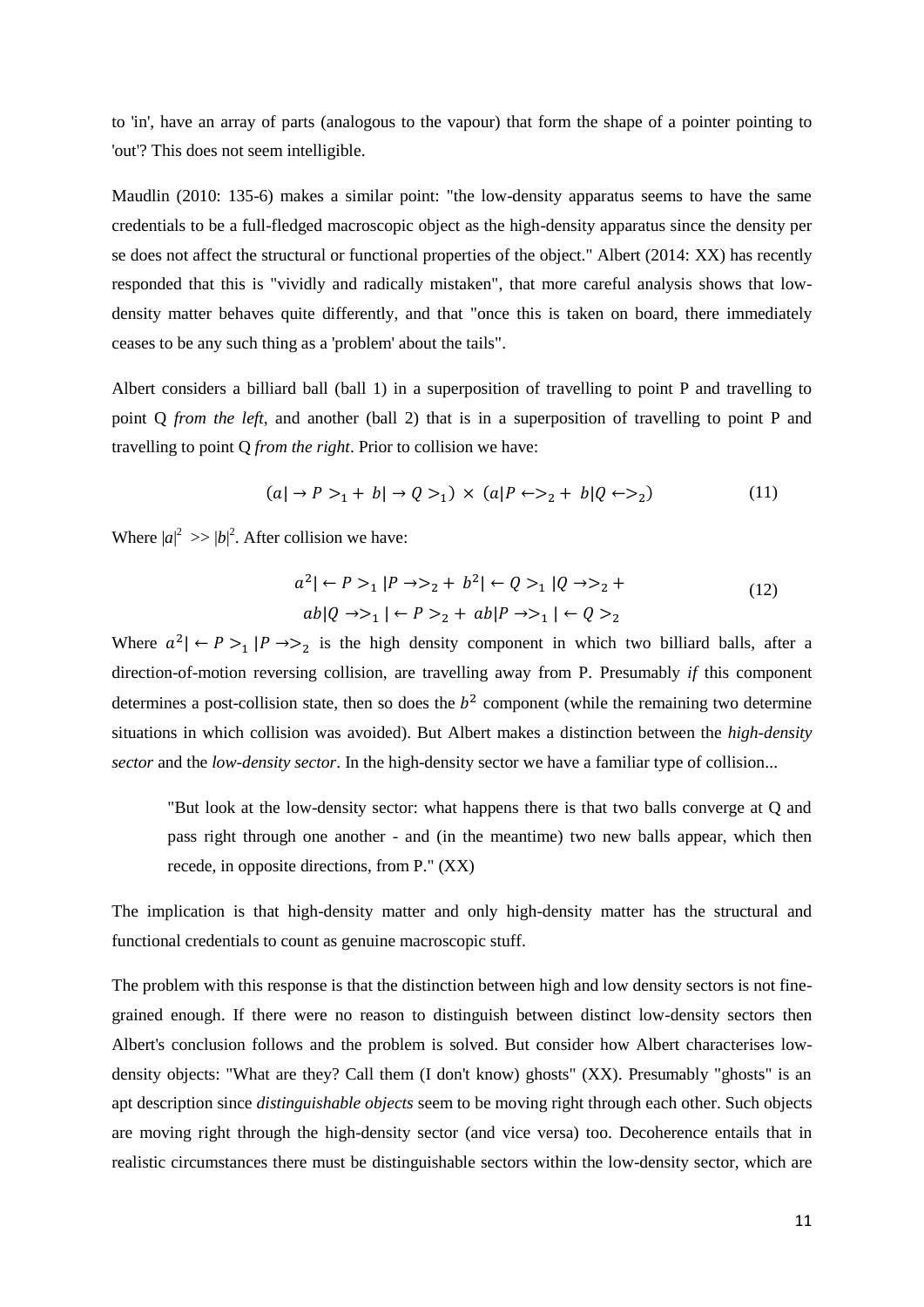(to varying degrees) dynamically isolated from each other (despite overlapping in space). It is precisely this dynamic isolation that enables us to distinguish different low-density sectors. And as soon as we make such distinctions we immediately rediscover our structured tails, and the tails problem returns in earnest.

# **5.4 Monton's and Chalmers' responses**

Monton (2004) responds to the problem of low-density tails (in  $GRW_M$ ) by postulating psychophysical principles:

"a certain assumption about psychophysical parallelism needs to be made. But the assumption is a reasonable one. [...] There is no reason to suppose that mental states supervene just on particle location; instead we can suppose that mental states supervene on the distribution of mass [matter]. Since the masses of particles in a brain are concentrated in the appropriate regions of space, it is reasonable to assume that the appropriate mental states supervene on those mass concentrations." (2004: 418)

The idea is that mental states supervene, not only on the *configurations* of matter-density in spacetime, but also on the *denseness* of those configurations. And so because the matter-density tail that appears to compose a measuring device (pointing to 'out') and an observer (recording that result) has low-density, there are no experiences as of a measuring device (pointing to 'out'). That's because mental states require a brain-like structure to have sufficiently high matter-density. But on the face of it this doesn't help: we are left with tails containing objects that (other than being "low in density") are structurally isomorphic to humans but are unconscious. This is not an acceptable theory.

To avoid what might be called "zombie tails", one might supplement Monton's suggestion with an analysis of physical concepts such that their correct application to physical properties is partly determined by what experiences those physical properties induce in us. This option is explored by Chalmers (2012):

"In the case of macroscopic spatial properties, it is plausible that spatial properties can be picked out by spatial concepts as that manifold of properties that serve as the causal basis for spatial experience [...] To simplify, the property of being two meters away from one might be picked out as the spatial relation that normally brings about the experience of being two meters away from one. [...] One can then argue that on a collapse interpretation, the properties and relations that normally bring about the relevant sort of spatial experiences are precisely properties and relations requiring the wavefunction's amplitude to be largely concentrated in a certain area." (2012: 295-296)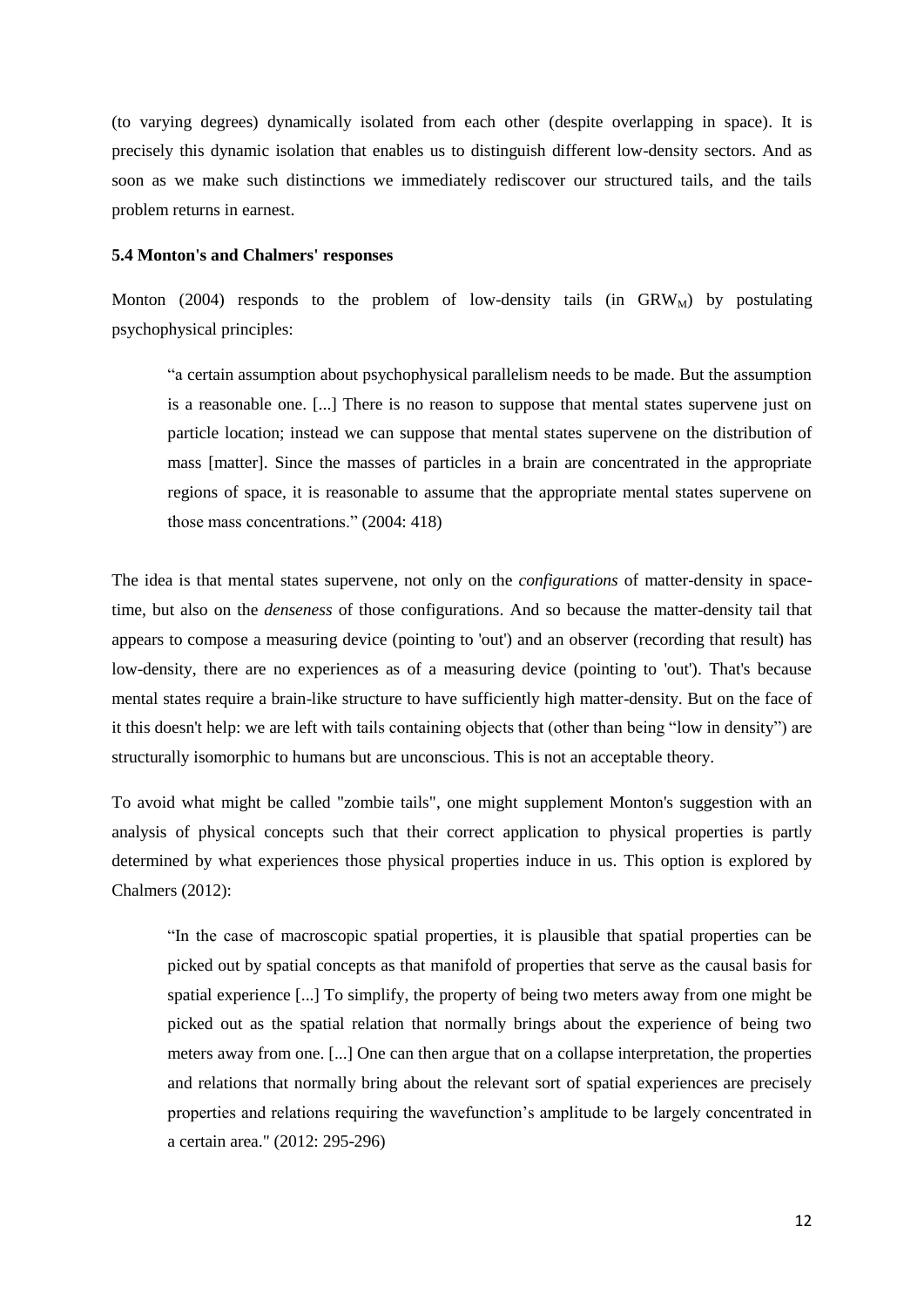Combining this *phenomenal analysis* of physical concepts with Monton's psychophysical metaphysics removes the structured tails. For if low-density matter is never a causal basis for experiences of physical properties, then physical concepts do not apply to low-density matter. If we consider the marble in the box, the matter outside the box does not cause any experiences, only the matter inside the box does, and so 'marble' must refer only to what is inside the box. (Isolated particles cannot cause experiences, but they still have the *type* of property that cause the relevant experiences (high-density), which is all the phenomenal analysis needs to licence application of physical concepts to isolated particles.)

One problem with this proposal is that it is simply defining the problem away. Whatever we think of the phenomenal analysis of some physical concepts, there is no reason why all physical concepts must be so analysed. There can be concepts of matter, space and time with entirely non-phenomenal application conditions, which apply on the basis of what physical properties are instantiated. In that case, we can use these non-phenomenally analysed concepts to describe the tails, and to formulate the structured tails problem.

Another problem with this response is that it hides the tails problem behind the mind-body problem. There is no independent reason for supposing that density level is relevant to conscious experience. So this proposal is only tenable because we just don't know what physical properties determine conscious experience (the mind-body problem). If we can exploit the possibilities left open by the mind-body problem then it is not clear why spontaneous collapses should be postulated in the first place: just go back to the textbook theory, treat consciousness (rather than measurement) as the cause of collapse, blame any vagueness or incompleteness in this theory on the mind-body problem, and let that be the end of it.

# **5.5 Lewis' response**

Lewis (2007: sec. 6) focuses on the structured tails problem and takes issue with the conclusion drawn here, that GRW is Everett-in-disguise. Lewis argues that the structured tails problem presupposes the correctness of the Everettian analysis of macroscopic superpositions (Wallace 2010). So the GRW advocate can simply say that because the Everett interpretation is false (e.g. due to the probability problem) the GRW ontology should not be interpreted in the Everettian manner.

When Wallace (2003, 2010) defends the claim that *worlds* are determined by decohering wavefunction branches he appeals to Dennett's criterion: "A macro-object is a pattern, and the existence of a pattern as a real thing depends on the usefulness [...] of the theories which admit that pattern in their ontology" (2003: 93). Thus, since there is a *pattern* resembling a measuring device in both the 'in' and 'out' components, both components contain measuring devices. According to Lewis, GRW need only reject this criterion: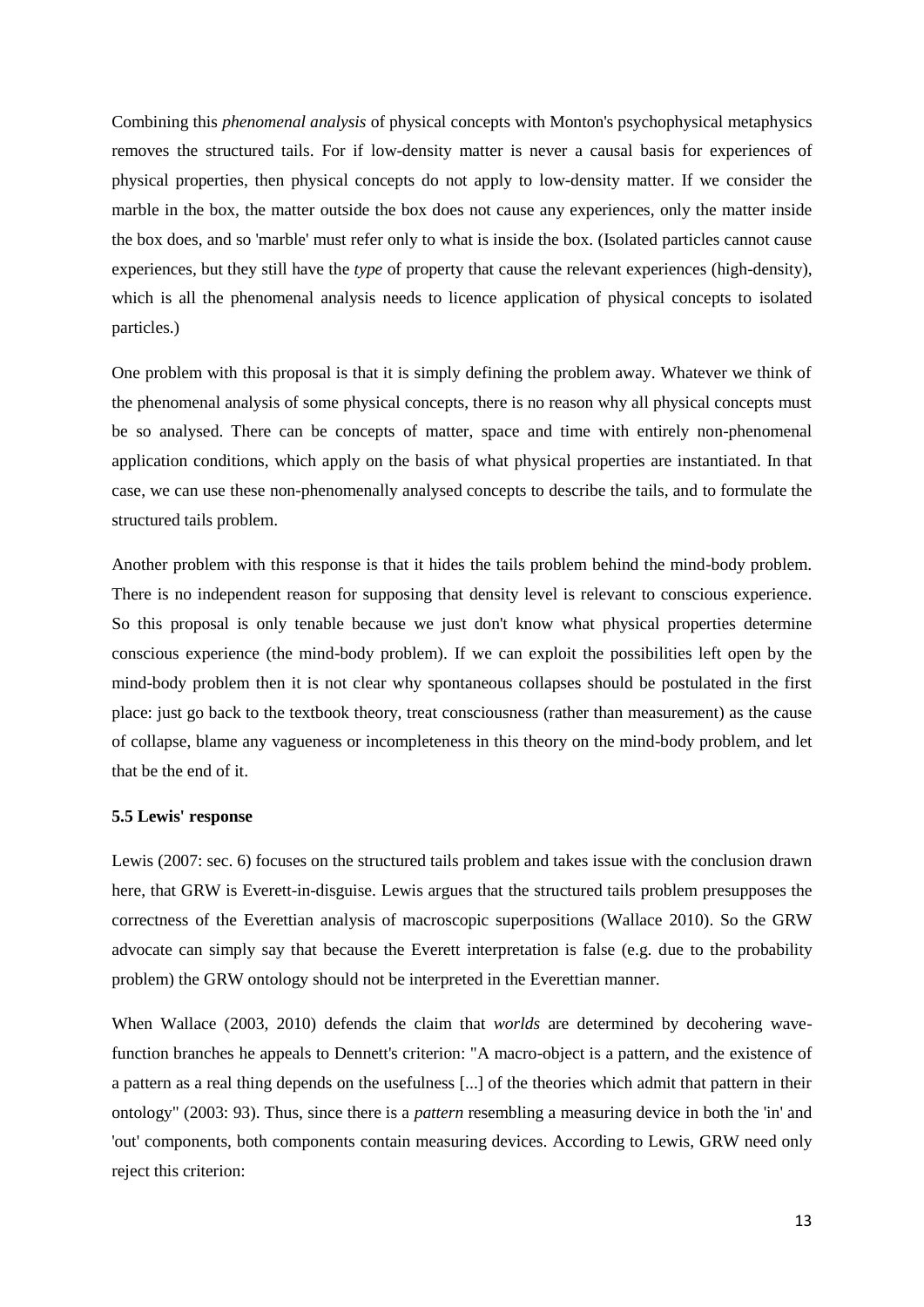"The GRW theory [...] requires rejecting Dennett's criterion, since macro-objects are essentially tied to a particular kind of microphysical structure, namely high-amplitude structure. [...] But since the many-worlds theory also violates apparently obvious principles, the violation of Dennett's criterion is not in itself a reason to exclude the GRW theory from the set of solutions to the measurement problem." (Lewis 2007: 800).

In response: the conditional formulation of the structured tails problem dispels the claim that the formulation relies on Dennett's criterion. The premises of the argument that underlie our formulation are so minimal that we don't even assume that the collapse centre determines macro-existence. It is worth considering this point in detail.

If X determines Y then Y supervenes on X. By definition, if Y supervenes on X then there can be *no* changes in Y without changes in X. But there *can* still be changes in X without changes in Y. To illustrate: if a table supervenes on a classical particle configuration, then for the table to cease to exist there must be changes in the particles, but the table remains if one component particle ceases to exist. How many component particles must cease to be for the table to cease to be? The matter is indeterminate. But if we set aside problems arising from indeterminate or borderline cases (which need not concern us here) what we can say is that if two classical particle configurations are *sufficiently* isomorphic then if either configuration determines a table then both determine tables. More generally, if two elements of the fundamental ontology exhibit sufficient structural isomorphism then, if either determines a macro-structure then both determine structurally isomorphic macrostructures. From this *supervenience principle* we can construct our argument:

- (i) If the collapse centre and the tails exhibit sufficient structural isomorphism then, if the collapse centre (or the tails) determines a macro-structure then the collapse centre and the tails determine structurally isomorphic macro-structures. [Supervenience principle]
- (ii) If it is not the case that mod-square values explain differences in the macro-structures then the collapse centre and the tails exhibit sufficient structural isomorphism. [Explanation as our guide to supervenience]
- (iii)It is not the case that mod-square values explain differences in the macro-structures. [From sections 5.1 - 5.4]
- (iv) Hence, if the collapse centre (or the tails) determines a macro-structure then the collapse centre and the tails determine structurally isomorphic macro-structures. [From (i), (ii),  $\&$  (iii)]

Like (i), (ii) is a very weak assumption: it simply assumes that mod-square values should explain why the tails don't determine macro-structures; otherwise we have no reason to believe that they make a difference to what supervenes on the GRW ontology. This is neutral on whether such an explanation consists in showing that the tails do or do not contain patterns that resemble familiar macro-structures.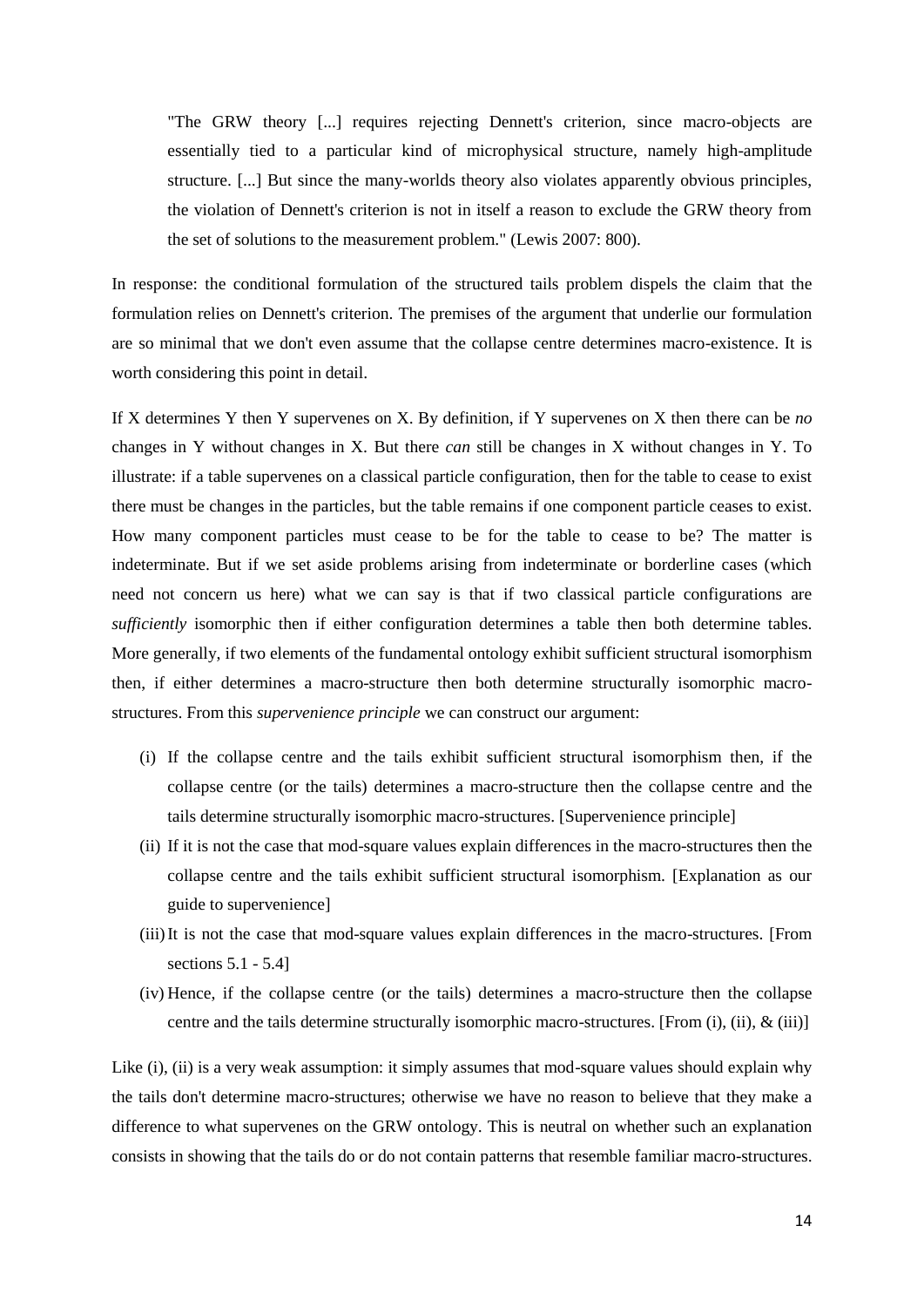The survey from 5.1 to 5.4 strongly suggests that mod-square values fail to explain the relevant differences.

To derive (iv) we do not assume the Everett interpretation, or Dennett's criterion, or for that matter any criterion for illuminating supervenience relations. Indeed, at this stage we cannot even conclude that GRW determines *any* macro-structure let alone a multiverse structure. For that we must borrow a principle from GRW:

- (v) The collapse centre determines a macro-structure. [GRW principle]
- (vi) Hence, the collapse centre and the tails determine structurally isomorphic macro-structures. [From (iv)  $\&$  (v)]

So if we grant GRW premise (v) then from quite minimal assumptions we can conclude that the GRW ontology is indistinguishable from Everett's.

The authors discussed from 5.1 to 5.4 would reject (iii). This enables them to deny the consequent of (ii). But Lewis does not take this route. Lewis wants to reject Dennett's criterion, but Dennett's criterion could only be relevant to (v) and rejecting (v) would amount to rejecting GRW. Lewis presumably would also not reject (i) since he poses no objection to the idea of supervenience, and implicitly relies on it with his phrase "essentially tied to". That leaves premise (ii).

Lewis may hold that mod-square values determine differences in the relevant macro-structures without explaining those differences. But this leads to a further problem concerning Lewis' analogy with Everett. Lewis suggests that just as Everettians must give up the intuitive principle that probability requires uncertainty, GRW must give up intuitive principles. But these are disanalogous because there is a substantive literature attempting to make sense of the concept of probability in terms of decision theory so as to *explain why* quantum probability does not require uncertainty. Since we demand this from Everettians (Lewis 2010), we should also demand from GRW an equally rigorous explanation of how mod-square values break the structural symmetry between collapse centre and tails.

A final problem is that Lewis' defence may actually pull the rug from under GRW, so to speak. For if we reject Dennett's criterion then we may have to deny premise (v). If macro-objects are not determined by the collapse centres in virtue of those centres exhibiting macro-object-like patterns, then why think there are any macro-objects at all in GRW? What's needed is *a theory* of how such structure comes together with high mod-square to yield macro-existence. But based on the survey through sections 5.1-5.4 it is not clear that any such theory is forthcoming.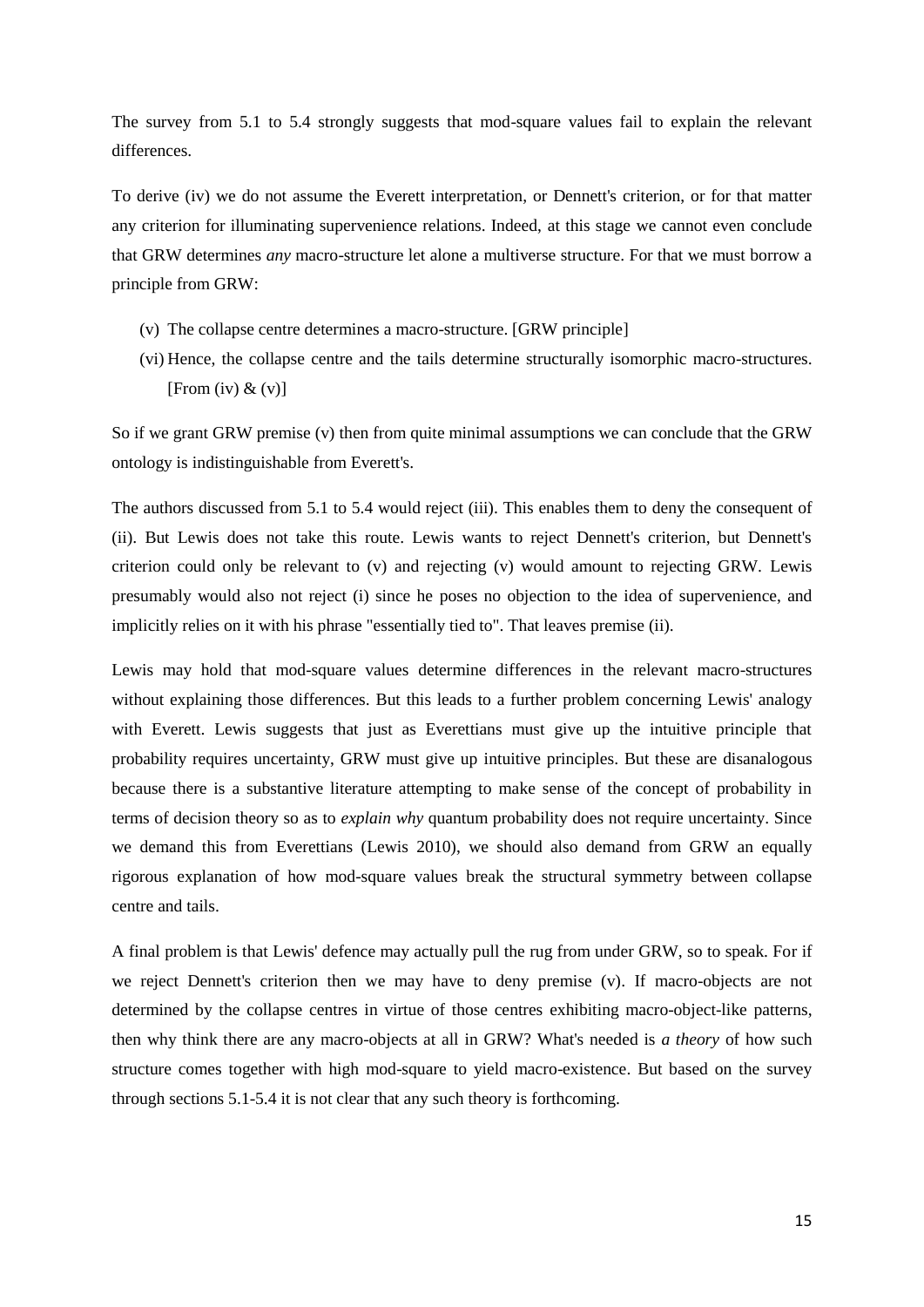#### **6. Tails Problem III: The Multiverse Tails Problem**

There are surprising ethical issues that depend on a resolution to the structured tails problem. The GRW collapse function actually distorts the tails making the GRW ontology distinguishable from the Everett ontology. Wallace (2014) demonstrates that the effect of collapse on the tail peak of a particle is to displace it towards the collapse centre. This can be seen by considering an equally weighted position superposition of two separated Gaussians (localised around positions x and y respectively). The collapse essentially multiplies this function by another Gaussian centred on (say) x. The effect on the Gaussian centred on y is not only to reduce it (to a tail) but to bring it closer to the Gaussian centred on x (the collapse centre). If the tail determines an atom then there will probably be atomic excitation. After some calculations of the effects of this Wallace concludes that radiation in the tails will increase to unhealthy levels:

"With overwhelmingly high probability, agents will either observe quantum statistics very close to the averages predicted by quantum mechanics, or in due course die of radiation sickness." (2014: 4)

If this result is correct it motivates a slight revision to the formulation of the structured tails problem:

**The Multiverse Tails Problem**: If the collapse centre structure determines a particle configuration, then so do the structures in the tails. This is because the tails and the collapse centre are structurally isomorphic (or at least relevantly structurally similar). Nothing about low mod-square value can suppress this isomorphic structure. The consequence is *a possible many-worlds* ontology.

The only difference here is italicised: we have replaced "Everett ontology" with "a possible manyworlds ontology". The idea is that the resulting ontology resembles a merely conceivable manyworlds ontology in which most worlds become overwhelmed with radiation. If this ontology is correct then one must consider the ethical implications of performing measurements that would generate such tails.<sup>13</sup> Despite their ultimate fate there are still measurement outcomes in the tails and so there is still sufficient conflict with the proposition that GRW aims to explain (C). This is the superior formulation of the most severe tails problem for GRW's Gaussian collapse function.

# **7. Tails Problem IV: The Tails Dilemma**

<sup>&</sup>lt;sup>13</sup> In Everett there are also branches containing lethal radiation doses, though not necessarily as a direct result of our choices to perform measurements. Assuming the decision-theoretic arguments work Everettians are justified in ignoring these branches as improbable. This might suggest a way out for GRW: embrace the decisiontheoretic arguments. But this would make collapses superfluous.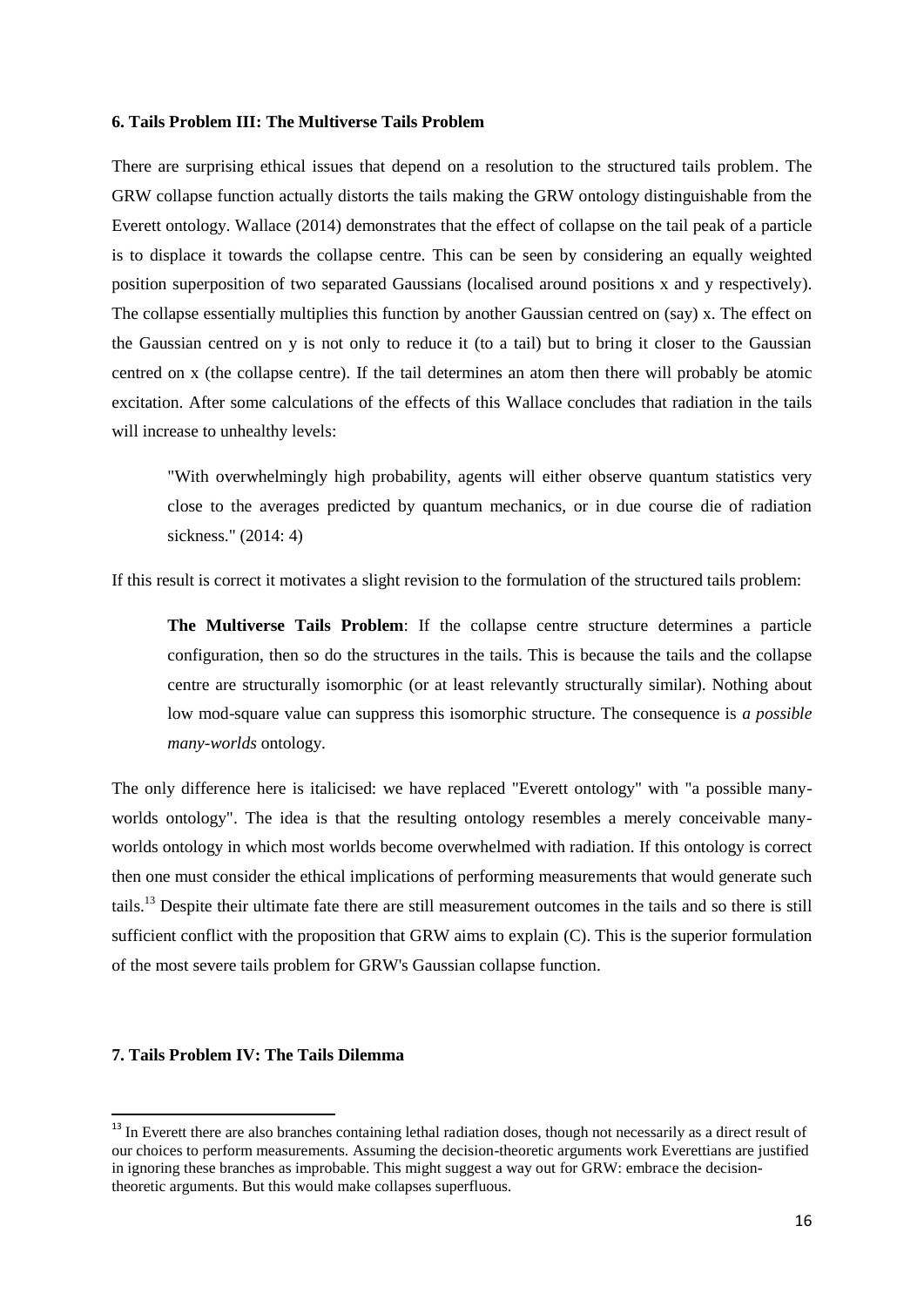A very different, and seldom explored response, reformulates the collapse function to kill off the multiverse tails before they emerge. This would require a compact support collapse function that retains the peak of the Gaussian (with its  $10^{-5}$ m width) but avoids the tails. This function would transform (4) by eliminating all of its components except those within (say)  $10^{-5}$ m of the collapse centre.

According to Lewis (1995) and Ghirardi (2011) compact support functions would not violate energy conservation in empirically disconfirmed ways. But regarding the tails problem, both papers argue that compact support functions fail to solve the *bare* tails problem (since position superpositions are guaranteed infinitely fast given collapse). Consequently both deny the need for compact support functions. But the tails problem at issue should be the *multiverse* tails problem.

Compact support collapse functions solve the multiverse tails problem as follows. Begin with a system described by (1). The system will likely never make it to (2) and if it does only for a fraction of a second. A particle's wave-function will undergo spontaneous collapse, localising all of the amplitude for every particle that composes the pointer, to within the region in which the pointer gives a definite result. The wave-function will instantaneously spread out to infinity. But these "tails" have no interesting structure and as soon as they build structure through entanglement a spontaneous collapse will occur again. Multiverses never get the chance to be created and the multiverse tails problem cannot arise.

But all is not well. For failing to solve the bare tails problem is not the only reason that collapse theorists reject compact support functions. To be taken seriously, collapse theories should be reconciled with relativity. The traditional challenge is that the collapse process apparently requires a preferred notion of distant simultaneity. While this challenge has arguably been addressed, $14$  compact support functions introduce new challenges. I finish by outlining two such challenges.

The first comes from Pearle's (1997) discussion of the relativisation of his continuous spontaneous localistation (CSL) model. Pearle describes CSL's evolution equation (1997: sec. 4) which involves a term for the field that the state vector evolves under, which is crucial for the possibility of Lorentz transformations. Pearle then describes how tails are also essential for these transformations:

"I want to give one more reason for tails: I can't see how to make a relativistic theory without them. If you have a tail, no matter how small, and you know the field which the state vector evolved under, you can run the evolution equation backwards and recover the statevector at any earlier time. If on the other hand, the tail was completely cut off, you get a nonsensical irrelevant earlier statevector. [...] One can go to another reference frame, and in doing so the

<sup>&</sup>lt;sup>14</sup> See Myrvold (2002). Bedingham (2011) and Simpson (2011) offer relativistic dynamical collapse theories.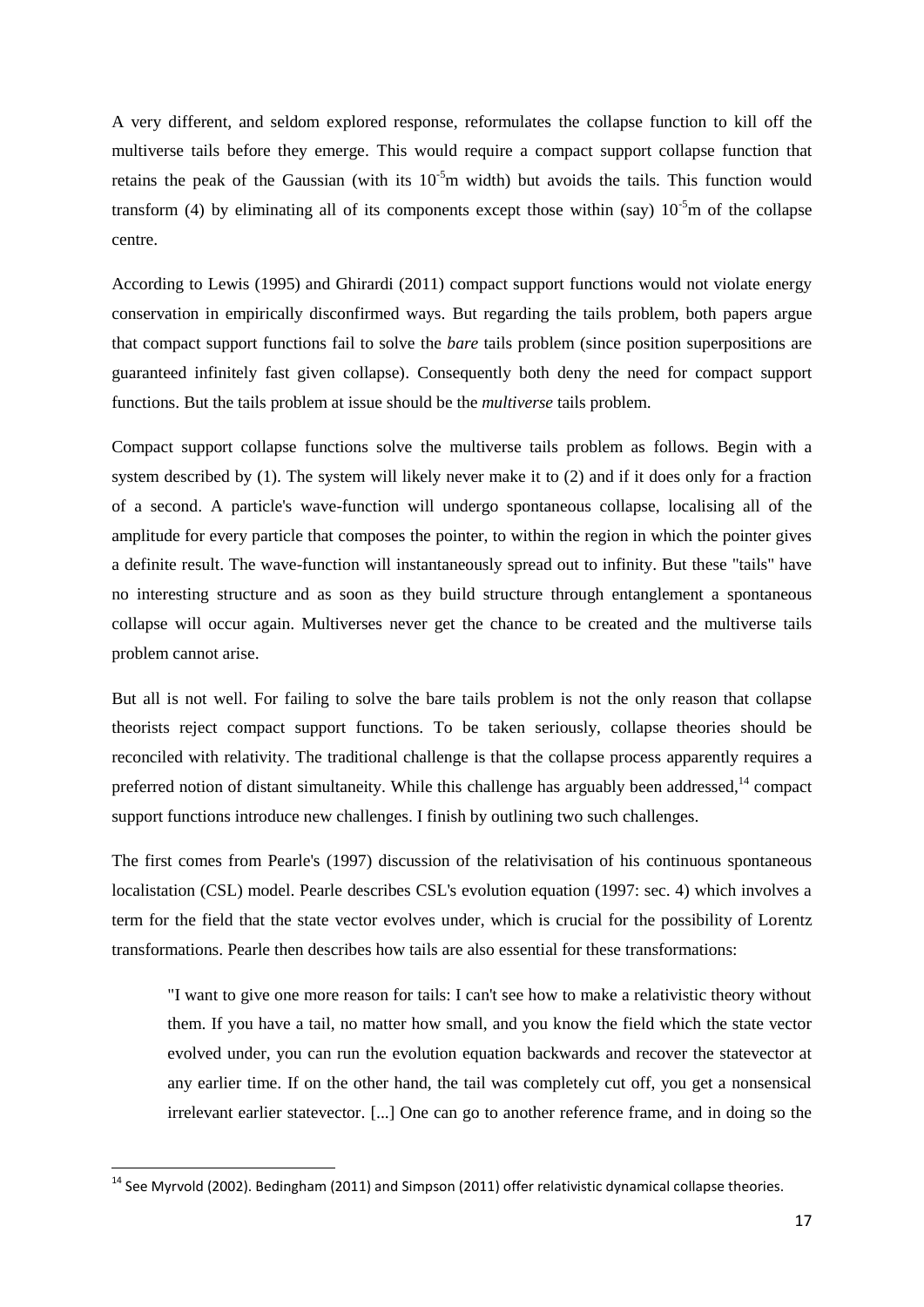frame sweeps backwards in time. I cannot see how you could get sensible results in another Lorentz frame without having the tail to tell you how to do it." (Pearle 1997: sec. 5.3).

The first challenge is therefore to show how one could possibly move between reference frames when the tails are being continually severed. The second challenge stems from the work of Hegerfeldt (1974, 1998), who argues that compact support localisation violates Einstein causality:

"If a particle were initially strictly localized in some region on earth and if there were a nonzero probability to observe the particle a fraction of a second later on the moon, this could be used for the absolute synchronization of clocks [...] if all systems were spread out over all space to begin with, then no problems would arise." (1998: sec. 4)

From the positivity of the Hamiltonian alone one can prove that tails are acquired infinitely fast if they are somehow destroyed even for a moment. This holds in relativistic quantum mechanics too. In their response to Hegerfeldt, Barat and Kimball (2003) clarify the formal structure of Hegerfeldt's theorem:

"Hegerfeldt's theorem is an "if...then" statement, and since the "then" part (immediate infinite tails) is nonsensical physics, we conclude that the "if" part of the theorem (localized wave functions) should not be realizable for a sound quantum theory. Thus Hegerfeldt's theorem really means that a logically consistent single-particle quantum theory should not allow localization." (2003: 110)

Another way to reach essentially the same conclusion is via the Reeh-Schlieder theorem, which entails that no state with bounded energy is an eigenstate of any observable associated with a bounded spacetime region (Haag 1996: theorem 5.3.2). Our fourth formulation of the tails problem is therefore the dilemma:

**The Tails Dilemma**: The collapse function is either formulated using a Gaussian collapse function that retains structured tails or a non-Gaussian (compact support) collapse function that eliminates them. Gaussian collapse functions are undermined by the multiverse tails problem. Non-Gaussian collapse functions are potentially undermined by the additional relativistic problems they give rise to.

### **8. Conclusion**

Dynamical collapse theories that postulate Gaussian collapse functions are inadequate: they fail to explain determinate measurement outcomes (proposition (C)). In particular, such theories postulate that determinate measurement outcomes are grounded in particular structures within the wavefunction (or associated matter-density). But the problem is that the wave-function (or the matter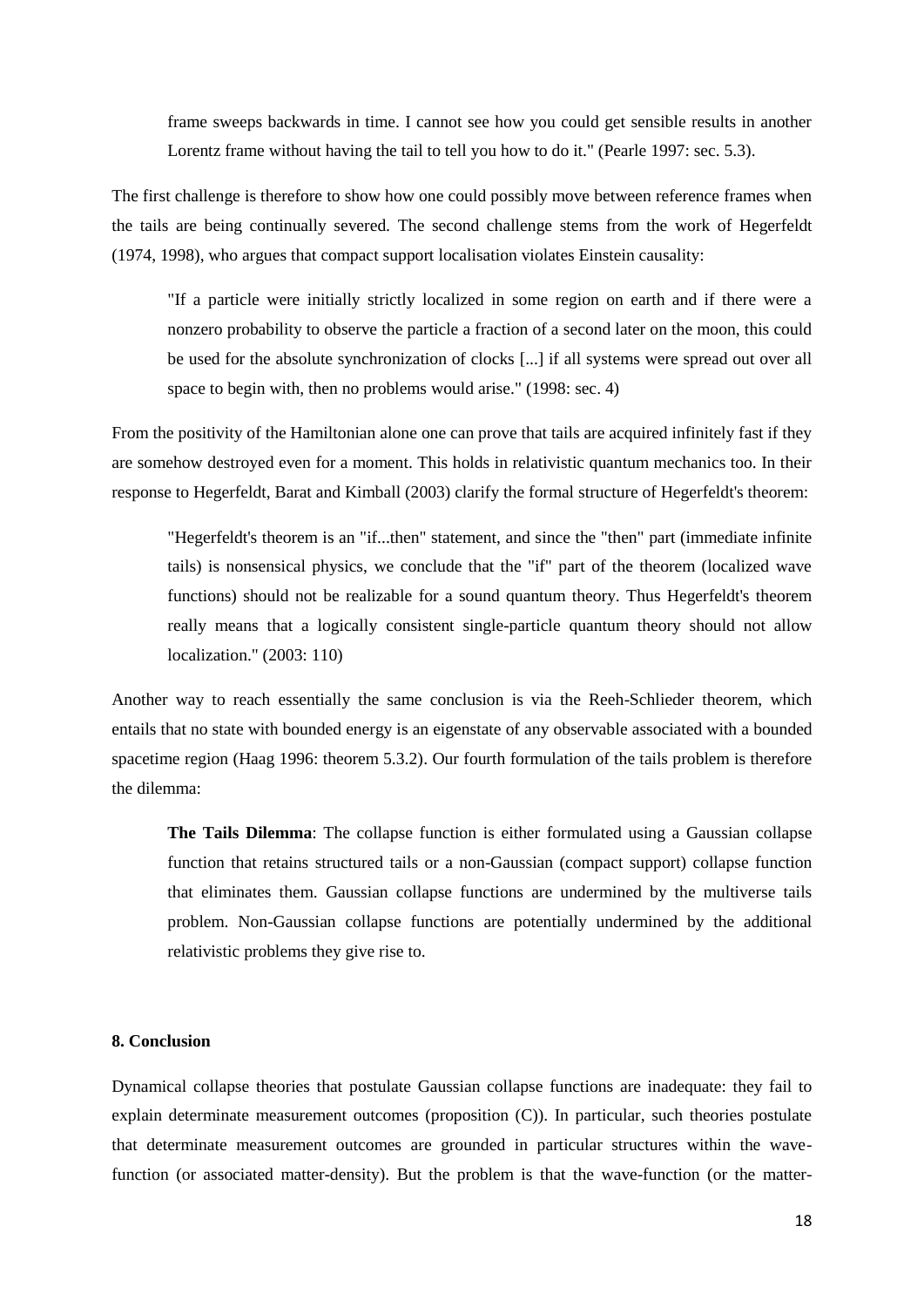density) is replete with similar structures. GRW therefore require a symmetry breaker to distinguish the favoured structures from the unfavoured structures. But the only relevant differences between them are their mod-square values, and there is no account that explains how such values could be the symmetry breakers. Collapse theories can be salvaged with compact support collapse functions, but then the additional relativistic problems need to be addressed.

# **Acknowledgments**

I would like to thank Rachael Briggs, David Chalmers, Hilary Greaves, Daniel Nolan, Gabriel Rabin, Craig Savage, Wolfgang Schwarz, Michael Simpson, David Wallace, Alastair Wilson, and two anonymous referees, for helpful feedback. This publication was made possible in part through the support of a grant from Templeton World Charity Foundation. The opinions expressed in this publication are those of the author.

# **References**

Albert, D.Z. (1992). *Quantum Mechanics and Experience*. Harvard University Press.

Albert, D.Z. (2010). Probability in the Everett Picture. In: *Many Worlds? Everett, Quantum Theory, and Reality*, edited by S. Saunders, J. Barrett, A. Kent, and D. Wallace. Oxford University Press.

Albert, D.Z. (2013). Wave-function Realism. In: *The Wave-function: Essays on the Metaphysics of Quantum Mechanics*, edited by D.Z. Albert and A. Ney. Oxford University Press.

Albert, D.Z. (2014). *After Physics*. Harvard University Press.

Albert, D.Z. and Loewer, B. (1996). Tails of Schrödinger's Cat. In *Perspectives on Quantum Reality*, edited Rob Clifton. Dordrecht: Kluwer Academic Publishers.

Allori, V., Goldstein, S., Tumulka, R., and Zanghi, N. (2008). On the Common Structure of Bohmian Mechanics and the Ghirardi-Rimini-Weber Theory. *British Journal for the Philosophy of Science*, 59: 353-89.

Allori, V., Goldstein, S., Tumulka, R., and Zanghi, N. (2014). Predictions and Primitive Ontology in Quantum Foundations: A Study of Examples. *British Journal for the Philosophy of Science*, 65: 323- 52.

Barat, N and Kimball, J.C. (2003). Localization and Causality for a Free Particle. *Physics Letters A* 308: 110-5.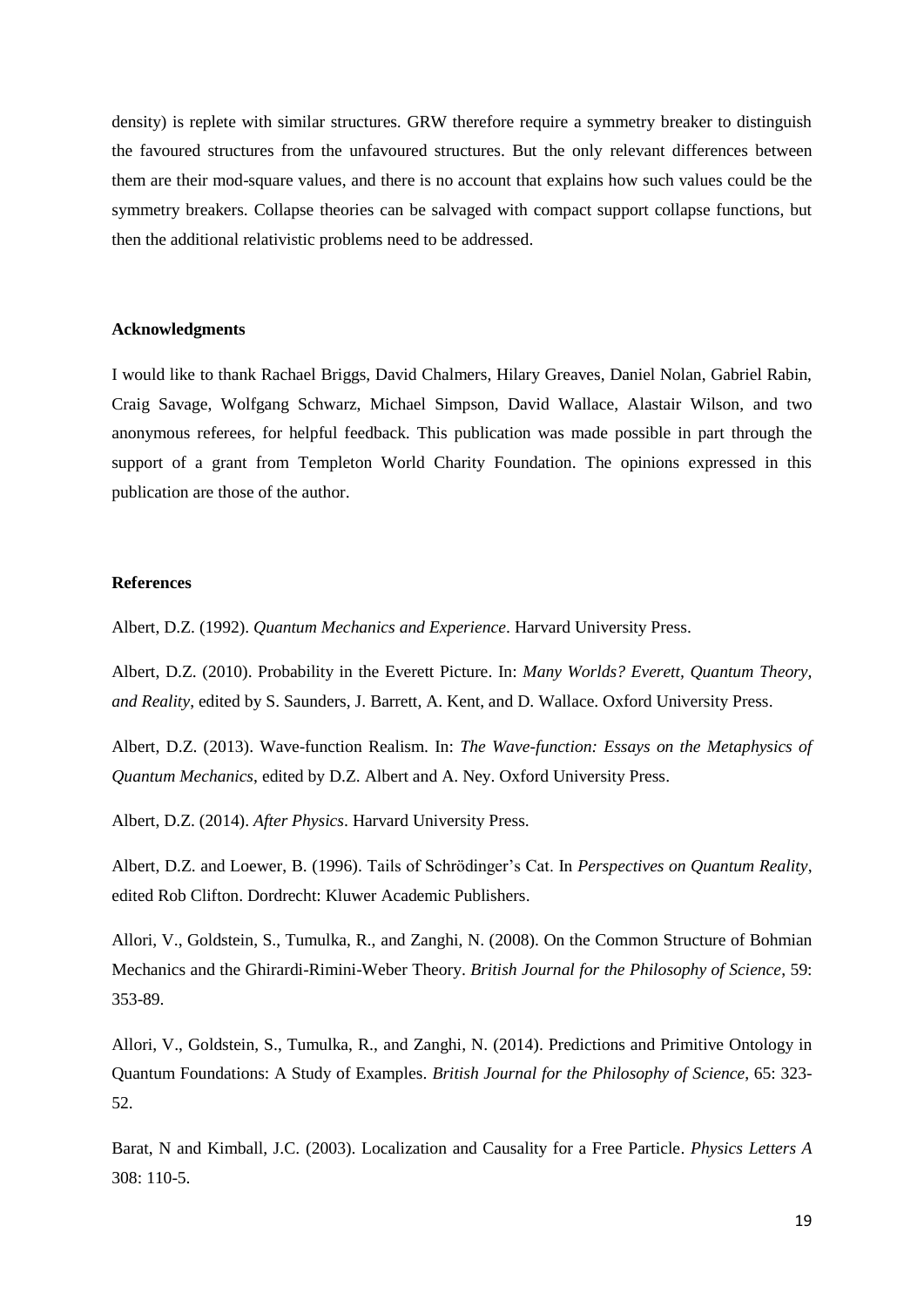Bedingham, B.J. (2011). Relativistic State Reduction Dynamics. *Foundations of Physics*, 25: 5-38.

Bell, J.S. (1987). *Speakable and Unspeakable in Quantum Mechanics*. Cambridge University Press.

Bohm, D. (1952). A Suggested Interpretation of the Quantum Theory in Terms of "Hidden" Variables, I and II. *Physical Review*, 85: 166-93.

Chalmers, D.J. (2012). *Constructing the World.* Oxford University Press.

Clifton, R. and Monton, B. (1999). Losing Your Marbles in Wavefunction Collapse Theories. *British Journal for the Philosophy of Science* 50 (4):697-717.

Clifton, R. and Monton, B. (2000). Counting Marbles with 'Accessible' Mass Density: A Reply to Bassi and Ghirardi. *British Journal for the Philosophy of Science* 51 (1):155-164.

Cordero, A. (1999). Are GRW Tails as Bad as They Say? *Philosophy of Science* 66: 59-71.

Egg, M. and Esfeld, M. (forthcoming). Primitive Ontology and Quantum State in the GRW Matter Density Theory. *Synthese*.

Esfeld, M. forthcoming. The Primitive Ontology of Quantum Physics: Guidelines for an Assessment of the Proposals. *Studies in History and Philosophy of Modern Physics*.

Everett, H. III. (1957). Relative State Formulation of Quantum Mechanics. *Reviews of Modern Physics*, 29: 454-62.

Feldman, W. and Tumulka, R. (2012). Parameter Diagrams of the GRW and CSL Theories of Wavefunction Collapse. *J. Phys. A: Math. Theor*. 45. 065304.

Ghirardi, G.C. (2011). Collapse Theories. *Stanford Encyclopedia of Philosophy*, published online by Stanford University at http://plato.stanford.edu/entries/qm-collapse/

Ghirardi, G.C., Rimini, A. and Weber, T. (1986). Unified Dynamics for Microscopic and Macroscopic Physics. *Physical Review*, D34: 470-91.

Ghirardi, G.C., Grassi, R., and Benatti, F. (1995). Describing the Macroscopic World: Closing the Circle within the Dynamical Reduction Program. *Foundations of Physics*, 25: 5-38.

Haag, R. (1996). *Local Quantum Physics*. Springer-Verlag, Berlin, Heidelberg, New York.

Hegerfeldt, G.C. (1974). Remark on Causality and Particle Localization. Phys. Rev. D10, 3320–3321.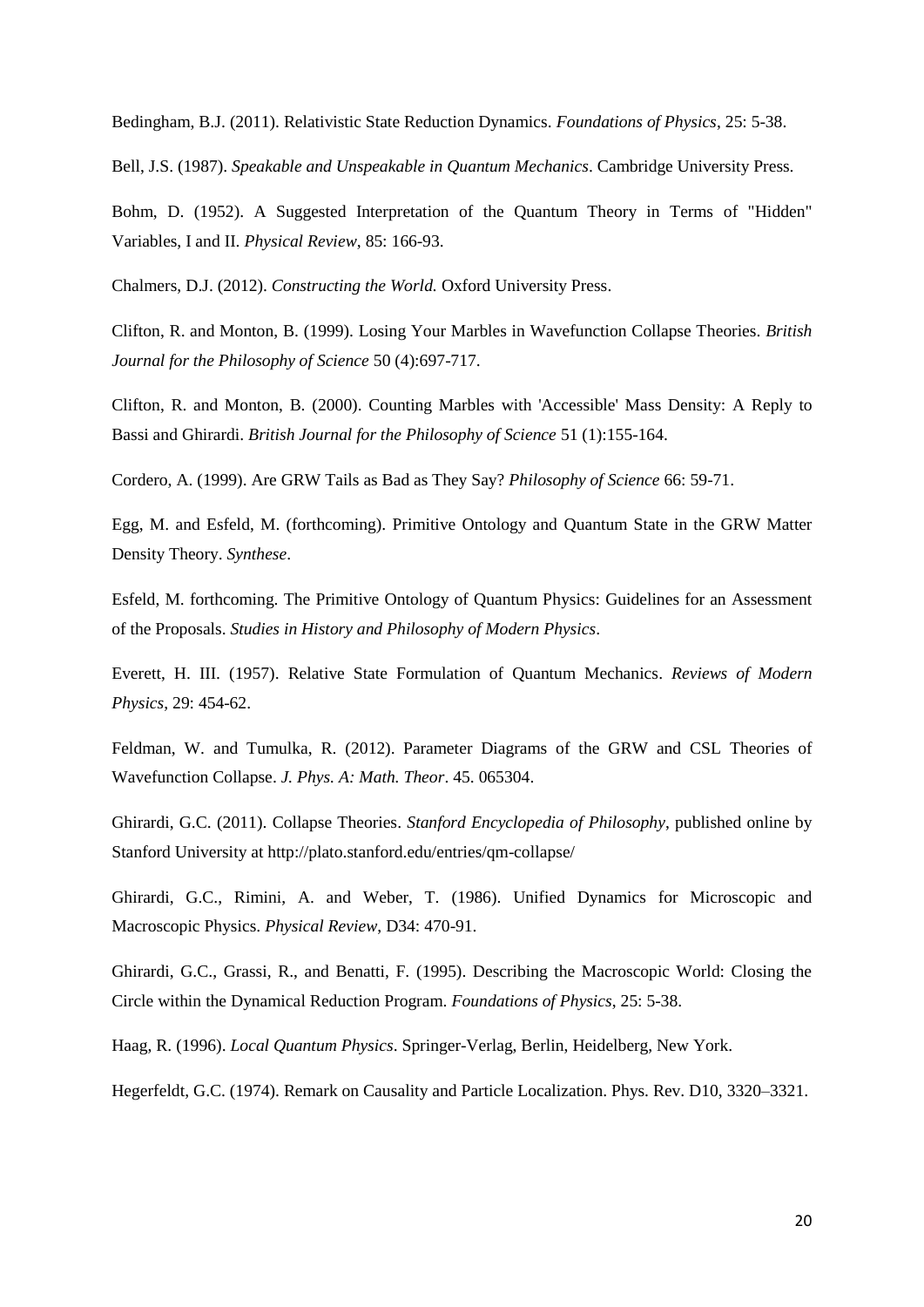Hegerfeldt, G.C. (1998). Causality, Particle Localization and Positivity of the Energy in quantum theory. In: *Irreversibility and Causality*, edited by A. Bohm, H.-D. Doebner, and P. Kielanowski. Lecture Notes in Physics 504.

Lewis, P.J. (1995). GRW and the Tails Problem. *Topoi*, 14: 23-33.

Lewis, P.J. (2003). Quantum Mechanics and Ordinary Language: The Fuzzy-link. *Philosophy of Science* 70 (5):1437-1446.

Lewis, P.J. (2006). GRW: A Case Study in Quantum Ontology. *Philosophy Compass* 1 (2):224–244.

Lewis, P.J. (2007). Empty Waves in Bohmian Mechanics. *British Journal for the Philosophy of Science*, 58: 787-803.

Lewis, P.J. (2010). "Probability in Everettian Quantum Mechanics". *Manuscrito* 33: 285–306.

Maudlin, T. (1995). Three Measurement Problems. *Topoi*, 14: 7-15.

Maudlin, T. (2010). Can the World be Only Wavefunction? In: *Many Worlds? Everett, Quantum Theory, and Reality*, edited by S. Saunders, J. Barrett, A. Kent, and D. Wallace. Oxford University Press.

Maudlin, T. (2011). *Quantum non-locality and relativity*. Third edition. Chichester: Wiley-Blackwell.

Monton, Bradley. (2004). The Problem of Ontology for Spontaneous Collapse Theories. *Studies in History and Philosophy Modern Physics 3*5 (3):407-421.

Myrvold, W.C. (2002). On Peaceful Coexistence: is the Collapse Postulate Incompatible with Relativity? *Studies in History and Philosophy of Modern Physics* 33: 435-466.

Pearle, P. (1997). Tales and Tails and Stuff and Nonsense. In: *Experimental Metaphysics: Quantum Mechanical Studies in Honor of Abner Shimony*, Vol 1, edited by R.S. Cohen, A. Horne, and J.S. Stachel. Kluwer, Great Britain.

Pearle, P. and Squires, E. (1994). Bound-state Excitation, Nucleon Decay Experiments, and Models of Wave-function Collapse. *Physical Review Letters*, 73: 1.

Saunders, S., Barrett, J., Kent, A., & Wallace, D. (Eds.). (2010). *Many Worlds? Everett, Quantum Theory, and Reality*. Oxford University Press.

Simpson, M. (2011). Larc: A State Reduction Theory of Quantum Measurement. *Foundations of Physics*, 41(10): 1648-63.